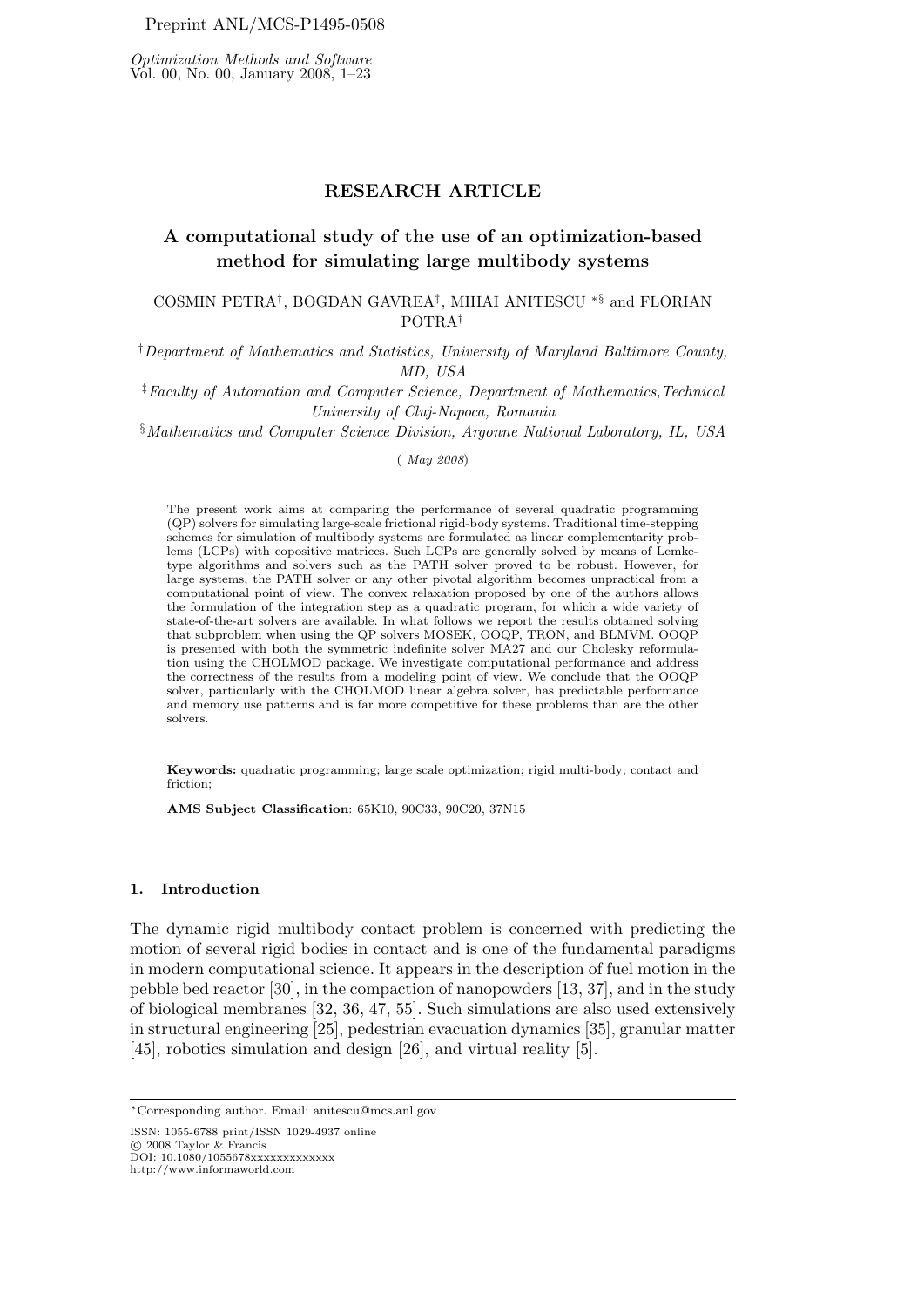Approaches used in the past for the numerical approximation of rigid multibody dynamics with contact and friction include piecewise DAE approaches [34], acceleration-force linear complementarity problem (LCP) approaches [12, 43, 54], penalty approaches [21, 42, 48, 49], and velocity-impulse LCP-based time-stepping methods [9, 10, 44, 50, 51]. LCP-based time-stepping schemes for simulating multibody systems are formulated as LCPs with copositive matrices. Such LCPs are generally solved by means of Lemke-type algorithms, and solvers such as the PATH solver [20, 27] have proved to be robust. For large systems (beyond a few thousand contacts), however, the PATH solver or any other pivotal algorithm becomes impractical from a computational point of view [8, 53].

The computational difficulties associated with the standard frictional LCP formulation cannot be avoided even for small friction coefficients. In this context, in [7], a simple example is used to show that the solution set of the underlying LCP fails to be convex for any nonzero friction coefficients and therefore no polynomial time algorithms are known to exist.

When solving large-scale multibody dynamics, a relaxation of the standard (copositive) LCP formulation is desirable. The convex relaxation introduced in [3] is convergent in the same weak sense as the original, nonconvex scheme [50]. This relaxation formulates the integration step as a convex quadratic program (QP) for which state–of–the–art solvers are available.

In this paper we investigate the performance of several solvers for QP problems that appear from the relaxed formulation of multirigid body dynamics with contact and friction. The examples are obtained by simulating granular flow motion in a system similar to the pebble-bed reactor described in [30]. A description of the simulated multibody system is given in Section 2.1.

We note that QP approaches are popular in the graphics community for simulating rigid-body dynamics with contact and friction [24, 33, 40]. Their most common instance insofar as friction is concerned is probably the box friction model approach. There, the normal force is prescribed either directly or following a frictionless presolve, which is also a convex QP [33]. Variants of this approach are used as an option in many major physics engines for games, such as ODE (Open Dynamics Engine), OpenTissue, and Vortex (some discussion in [15]). All the QPs appearing in such approaches have a sparsity structure with an incidence graph closely related to the graph with nodes in the center of the bodies and edges between bodies in potential contact. The sparsity we encounter here is based on the same graph. The number of bodies (thousands) and contacts (tens of thousand) we consider is comparable or larger to the one considered in most of the applications targeted by such physics engines [24]. We therefore expect that our findings will extend to those applications as well. We point out, however, that to our knowledge the method introduced in [3] is the only optimization-based method for rigid-body dynamics that is provably convergent, at least in a weak sense [50], to a continuous-time solution for any friction coefficient. This observation motivates our choice of subject for the computational experiment.

The paper has two main parts. In Section 2 we introduce the optimization problems to be solved. In this context we specialize the QP–formulation of [3] to the application described in Section 2.1 and address the modeling of the pebble bed reactor application. We plan to exploit two QP formulations: the primal QP formulation and the dual QP formulation, which takes the form of a bound constrained minimization problem. For these formulations, four QP-solvers are used to compare computational efficiency and to analyze ensemble properties of the simulated trajectories. We use two interior-point solvers, MOSEK [1] and OOQP [29] and two projected gradients solvers (on the dual formulation), TRON [39] and BLMVM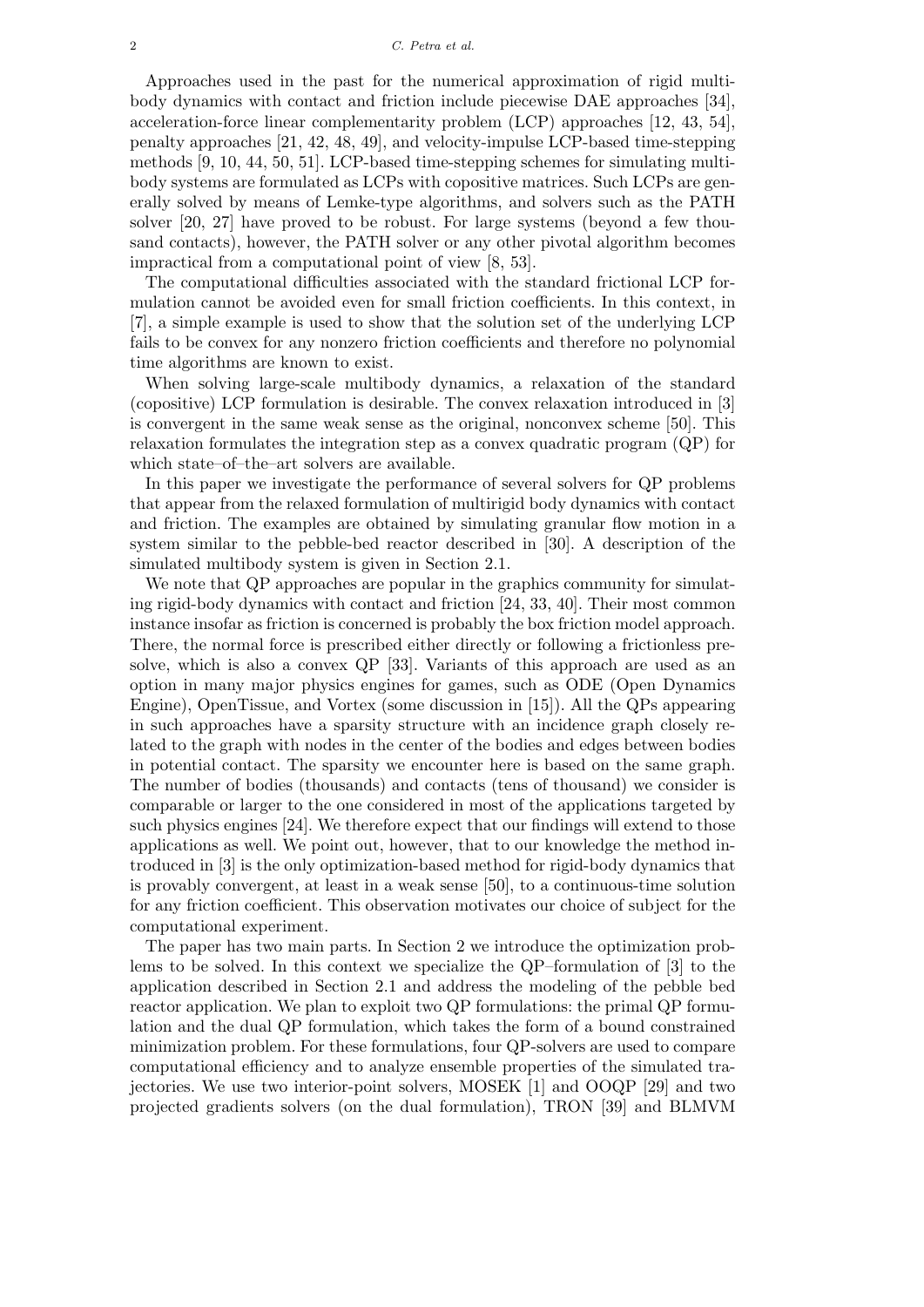[14]. A comparison between these solvers is given in Section 3, details of the numerical experiments are given in Section 4, and a summary of our observations is given in Section 5.

# 2. Quadratic Programming Subproblems of Time-Stepping Methods

We now discuss the origin and structure of the QP subproblems in the timestepping approach in [3]. We will apply the formulation to the problem of the simulation of the granular flow of the fuel pebbles in a pebble-bed reactor (PBR) [30]. This example problem has the advantage that we can easily scale it up in the number of the rigid bodies and contacts, making it ideal for extrapolating the behavior of the solvers for increasing dimension of the problem.

We present an image of the reactor vessel in Figure 1, with all pebbles at rest. The rigid bodies – the pebbles – are tennis-ball-sized and contain uranium oxide. They are extracted from the bottom of the vessel and reinserted through the top [30]. When fully loaded, the reactor has about 400,000 such bodies, but important assessments can be extracted from simulations involving a smaller number [46]. The reactor vessel in which the motion of the pebbles is simulated is composed of a truncated cone and a cylinder that is opened at both ends; see Figure 1. For modeling purposes, we index the cylindrical surface of the vat by  $-3$ , the lateral surface of the truncated cone by  $-2$ , and the bottom of the vat by  $-1$ .



Figure 1. Cross-section of the reactor vessel with 3200 pebbles at the end of the simulation. The pebbles are colored based on the originating position.

Most of the following modeling steps apply to general rigid multibody dynamics. However, some topics particular to the PBR simulation will be pointed out as they occur.

#### 2.1. The Model

In this section we describe the various modeling steps that convert a rigid multibody dynamics problem with contact and friction to a sequence of quadratic programs such as (2.10). The model is based on the convex relaxation introduced in [3]. The merits and shortcomings of that relaxation, insofar accuracy of predicting frictional behavior is concerned, are presented in [3] and are not the subject of this work. Here, we focus on the setup and resolution of (2.10).

Assume that the rigid-body system is composed of N bodies. The position of body *i* is  $q^{(i)} = (x_i, y_i, z_i, \theta_i, \alpha_i, \gamma_i)^T$ ,  $i = 0, ..., N-1$ , where the first three com-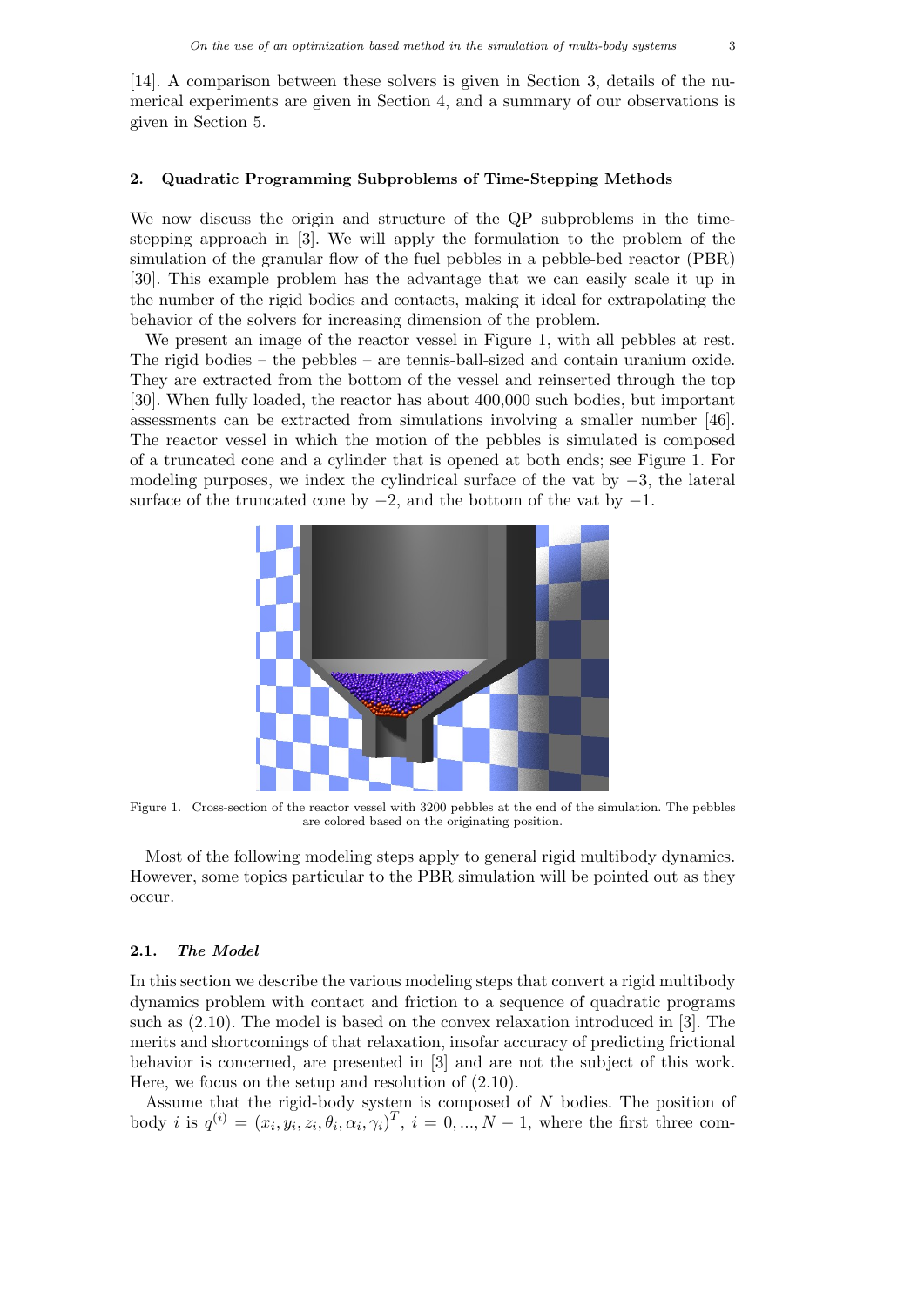ponents are the Cartesian coordinates of the center (in a fixed inertial frame) and the last three represent the orientation of a reference point  $P^{(i)}$  on the sphere. The position  $q$  of the entire system is obtained by concatenating the positions of each body, namely,  $q = (q^{(0)^T}, q^{(2)^T}, ..., q^{(N-1)^T})$ . In a similar fashion, we define the generalized velocity of the system to be  $v \in \mathbb{R}^{6N}$ ,  $v = \Gamma(q) \frac{dq}{dt}$ . Here  $\Gamma(q)$  is a smooth mapping that converts the derivatives of the position coordinates to the generalized velocities [34]. For rigid bodies, as opposed to material points,  $\Gamma(q)$  is different from the identity [34].

**Nonpenetration constraints.** For bodies  $i$ , and  $j$ , we assume that we have signed gap functions functions  $\Phi^{(i,j)}(q)$ , such that

$$
\Phi^{(i,j)}(q) = \begin{cases}\n< 0 \text{ the two bodies penetrate,} \\
= 0 \text{ the two bodies are touching,} \\
> 0 \text{ the two bodies are separated.}\n\end{cases}
$$

In this case, the nonpenetration constraints simply become

$$
\Phi^{(i,j)}(q) \ge 0.
$$

For PBR, the nonpenetration constraints are imposed between pebble–pebble and pebble–wall interaction. The constraint indices are  $(i, j)$ , for  $(i \in \{-3, ..., (N-1)\},$  $j \in \{0, ..., (N-1)\}\$  and  $j > i$ ). In addition, the signed gap functions are particularly easy to define. For example, for two spheres of radius  $R$ , and with centers of mass at positions  $x_1, y_1, z_1$  and  $x_2, y_2, z_2$ , a signed gap function is

$$
\Phi^{(i,j)} = (x_1 - x_2)^2 + (y_1 - y_2)^2 + (z_1 - z_2)^2 - 4R^2.
$$

The pebble-wall gap functions use the distance from a point to a simple surface and are also immediate to define.

Contact specifications. For each contact we define the normal and tangential directions in generalized coordinates as follows. Consider the generic contact depicted in Figure 2. Let  $\vec{n}$  denote the unit outward normal for the horizontally aligned body. Let  $C_1$  and  $C_2$  be the centers of mass for each body, and let  $\overrightarrow{r}_1$  and  $\overrightarrow{r}_2$  be the position vectors of the contact point relative to  $C_1$  and  $C_2$  respectively (all vectors are represented in world frame coordinates). Then the 3–dimensional vector  $\vec{n}$  is mapped in generalized coordinates into the 12–dimensional vector n, defined as follows

$$
\overrightarrow{n} \longmapsto n := \begin{pmatrix} \overrightarrow{n} \\ \overrightarrow{r}_1 \times \overrightarrow{n} \\ -\overrightarrow{r}_2 \times \overrightarrow{n} \end{pmatrix} .
$$
 (2.1)

In a similar fashion one obtains the generalized coordinates vectors  $t_1$  and  $t_2$  from  $\overrightarrow{t}_1$  and  $\overrightarrow{t}_2$ , respectively.

The Coulomb friction model prescribes that the tangential force is inside a disk proportional to the one in Figure 2. To allow for the use of a quadratic programming approach (or an LCP in the unrelaxed case), we use a polygonal approximation of the friction disk in Figure 2(b)  $[9, 51]$ . The disk is approximated by an inscribed polygon, whose quality depends on the number p of tangent directions used.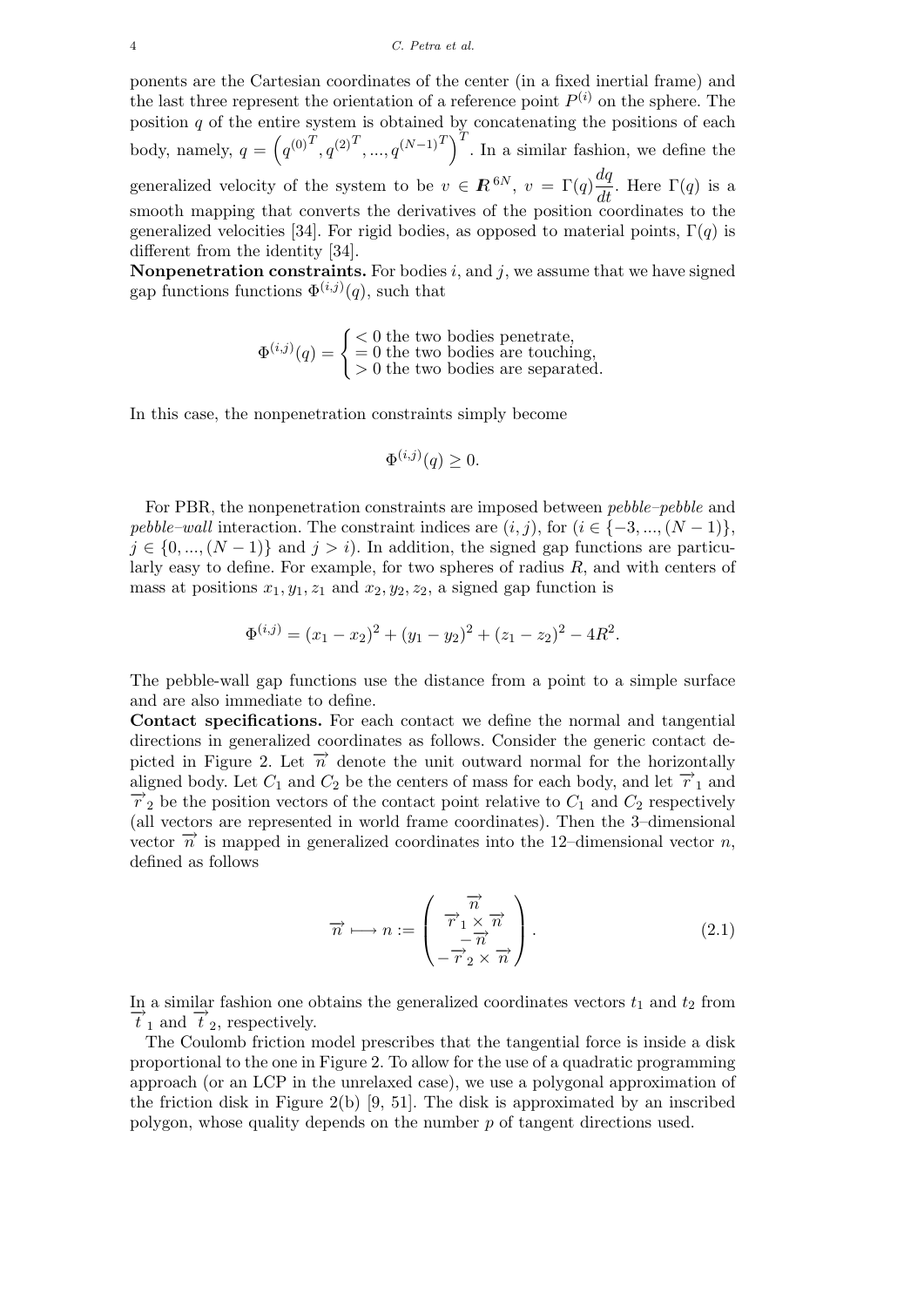We define those p tangent vectors,  $\overrightarrow{d}_s$ , by

$$
\vec{d}_s := \cos\left(\frac{2\pi s}{p}\right)\vec{t}_1 + \sin\left(\frac{2\pi s}{p}\right)\vec{t}_2, \ \ s = 1, ..., p. \tag{2.2}
$$

Clearly the vectors  $\overrightarrow{d}_s$  are direction vectors in  $\mathbb{R}^3$ , and any point in span $\{\vec{d}_1, ..., \vec{d}_p\}$  can be written as a nonnegative linear combination of these vectors. It is easy to see that the generalized coordinate version of the directions



Figure 2. (a) Generic contact between two bodies, (b) Tangent space at contact.

in (2.2) are obtained in the same fashion, namely,

$$
d_s := \cos\left(\frac{2\pi s}{p}\right)t_1 + \sin\left(\frac{2\pi s}{p}\right)t_2, \ \ s = 1, ..., p. \tag{2.3}
$$

Given that, for a system of  $N$  bodies the configuration space (the space where q lives) has dimension 6N, we embed the contact data in  $R^{6N}$ . More precisely, assume that the k-th indexed contact is established between body  $i$  ( $i \geq 0$ ) and body  $j$   $(j > i)$ . The normal direction in the 6N dimensional space is then given by

$$
n^{(k)} = (O_{1,6(i-1)}, \overrightarrow{n}_k^T, (\overrightarrow{r}_i \times \overrightarrow{n}_k)^T, O_{1,6(j-i-1)}, -\overrightarrow{n}_k^T, (-\overrightarrow{r}_j \times \overrightarrow{n}_k)^T, O_{1,6(N-j)})^T, (2.4)
$$

where  $O_{1,\alpha}$  represents a zero row vector of length  $\alpha$ , whenever  $\alpha > 0$  and the empty vector otherwise. Here  $n_k$  is the three-dimensional normal vector at the contact k.

In the case of PBR, for a *pebble–wall* interaction  $(i, j)$ ,  $i < 0$ , only the second nonzero block will contribute to  $n^{(k)}$ .

In the same fashion one defines the tangential directions  $d_s^{(k)} \in \mathbb{R}^{6N}$ ,  $s = 1, ..., p_k$ , namely,

$$
d_s^{(k)} = \left( O_{1,6(i-1)}, \overrightarrow{d}_{sk}^T, (\overrightarrow{r}_i \times \overrightarrow{d}_{sk})^T, O_{1,6(j-i-1)}, -\overrightarrow{d}_{sk}^T, (-\overrightarrow{r}_j \times \overrightarrow{d}_{sk})^T, O_{1,6(N-j)} \right)^T.
$$
\n(2.5)

In (2.5),  $d_{sk}$ ,  $s = 1, ..., p_k$  are the  $\mathbb{R}^{p_k}$  direction vectors used in the approximation of the friction disk at contact  $k$ . The matrix associated with the polyhedral approximation of the friction disk at contact  $(k)$  is the matrix having its columns the directions  $d_s^{(k)}$ , i.e.,  $D^{(k)} \in \mathbb{R}^{6N \times p_k}$ ,  $D^{(k)} = \left(d_1^{(k)}\right)^k$  $a_1^{(k)},...,a_{p_k}^{(k)}\Big)$ , where  $p_k$  represents the number of friction generators for contact  $(k)$ .

In the formulation of the integration step we will deal with matrices  $\widehat{D}^{(k)} \in$  $R^{6N\times p_{k}}$  of the form

$$
\widehat{D}^{(k)} = \left( n^{(k)} + \mu d_1^{(k)}, \dots, n^{(k)} + \mu d_{p_k}^{(k)} \right), \tag{2.6}
$$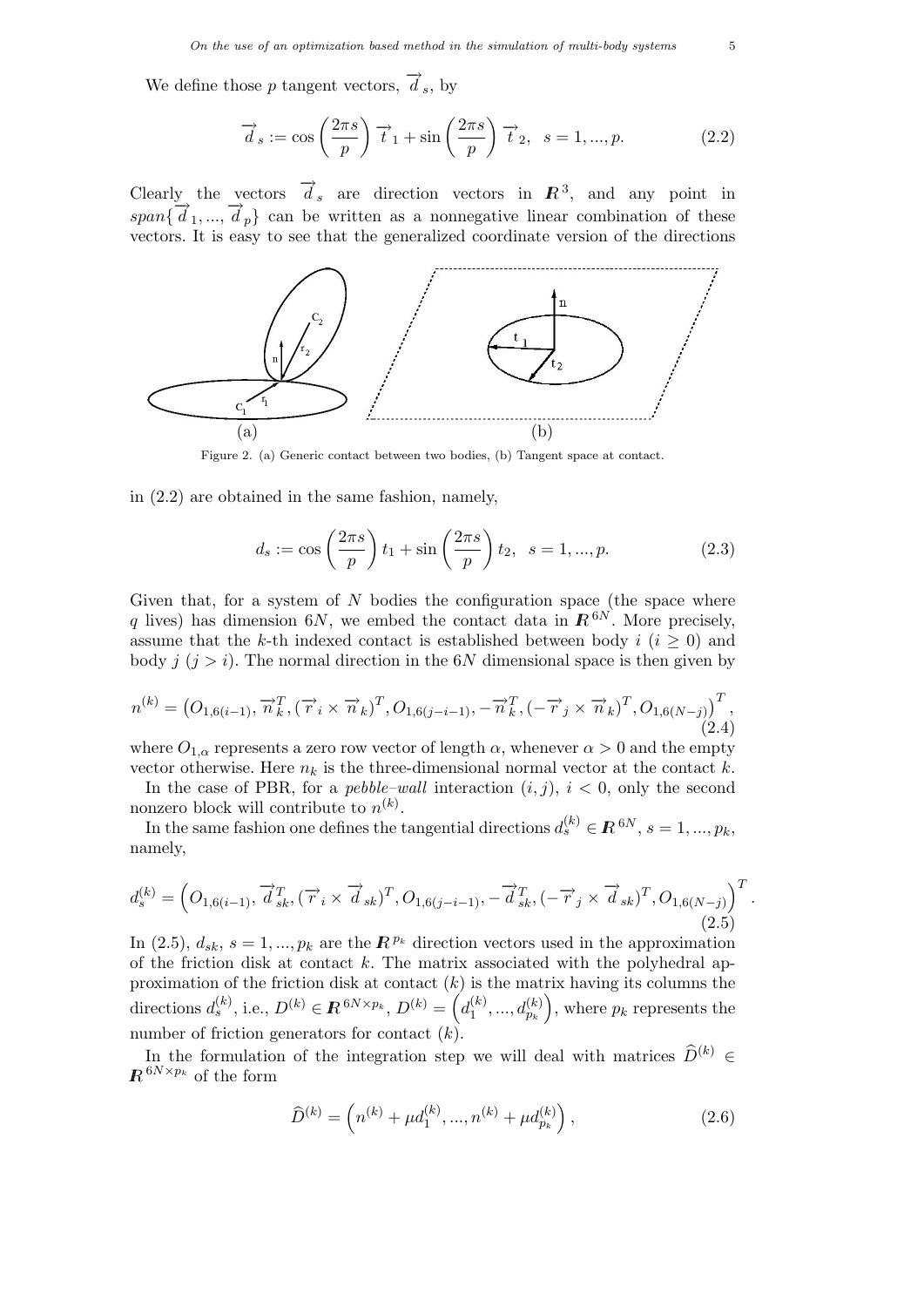where  $\mu, \mu \in (0, 1]$  is the friction coefficient, which is assumed to be the same for all contacts. We are interested in the maximal value of  $p_k$  ( $p_k < 6N$ ) for which the matrix  $\widehat{D}^{(k)}$  has full column rank,  $rank(\widehat{D}^{(k)}) = p_k$ . It is easy to see that for  $p_k = 3$ ,  $rank(\widehat{D}^{(k)}) = p_k$ , while for  $p_k > 3$  we obtain a rank-deficient matrix. This observation will be used when formulating the integration timestep as a bound– constrained minimization problem (this is what we call the dual formulation). For the PBR simulation we choose  $p_k = 3$  for all contacts k.

**External and inertial forces.** We denote by  $M \in \mathbb{R}^{6N \times 6N}$  the generalized mass matrix of the system. In general, in a fixed coordinate frame, this matrix depends explicitly on the position  $q$ , i.e.,  $M := M(q)$ . We also denote by  $k_{app}$  the sum between the external forces and the inertial forces. The inertial forces involves derivatives of  $M(q)$  [34].

For the PBR example, we are dealing only with spherical bodies. The generalized mass matrix is diagonal with positive entries and constant with respect to  $q$  [34]. Since the mass matrix is constant, the inertial forces are zero. This implies that, besides contact forces, the only forces acting on the system are external forces.

For PBR, because of the heaviness of uranium, we can ignore the effect of the cooling flow over the dynamics [30]. Therefore, we can assume that only gravitational forces are acting, and the (noncontact) applied forces  $k_{app} \in \mathbb{R}^{6N}$  can be written as

$$
k_{app} = (u^T, ..., u^T)^T.
$$

Here  $u \in \mathbb{R}^6$ ,  $u = (0, 0, -g, 0, 0, 0)^T$ , for some positive constant g.

Linearized active contacts constraints. Given a current position  $q$  of the system, we compute the set of active contacts by using the signed distance functions  $\Phi^{(i,j)}(q)$ . Given a positive scalar  $\epsilon$ , a contact  $(k)$  corresponding to the rigid-body pair  $(i, j)$  is considered active if

$$
\Phi^{(k)}(q) = \Phi^{(i,j)}(q) \le \epsilon.
$$

For a given configuration q, we denote by  $\mathcal{A}(q,\epsilon)$  the set of all active contacts. More precisely,

$$
\mathcal{A}(q,\epsilon) = \left\{ k \in \mathbb{Z}_+^2 \mid (k) = (i,j), \ \Phi^{(i,j)}(q) \le \epsilon \right\}.
$$
 (2.7)

If  $(k) \notin \mathcal{A}(q, \epsilon)$ , the corresponding nonpenetration constraint is simply ignored by the QP (2.10). If  $(k) \in \mathcal{A}(q, \epsilon)$ , then the nonpenetration constraint  $\Phi^{(i,j)} > 0$  is enforced at time  $t^l$  and position  $q^l$  by

$$
\left(n^{(k)}(q^l)\right)^T v + \mu \left(d_s^{(k)}(q^l)\right)^T v \ge -\frac{1}{h} \Phi^{(k)}(q^l), \quad s = 1, 2, \dots, p_k. \tag{2.8}
$$

Here  $h$  is the timestep of the scheme. It does not need to be constant for stability [6], but we choose it so for graphical simplicity. The first and last terms in this equation are the linearization of the nonpenetration constraint. The last term is stable as  $h \to 0$  [3, 6]. The middle term is unique to the scheme in [3]. Its physical significance is based on a microscopic realization of surface asperities that result in macroscopic friction coefficient  $\mu$ .

It has been shown that the value of  $\epsilon$  does not affect the convergence as  $h \to 0$ [3, 6]. But its choice has important practical consequences. A value that is too large results in an exceedingly large QP. The QP is still consistent but may be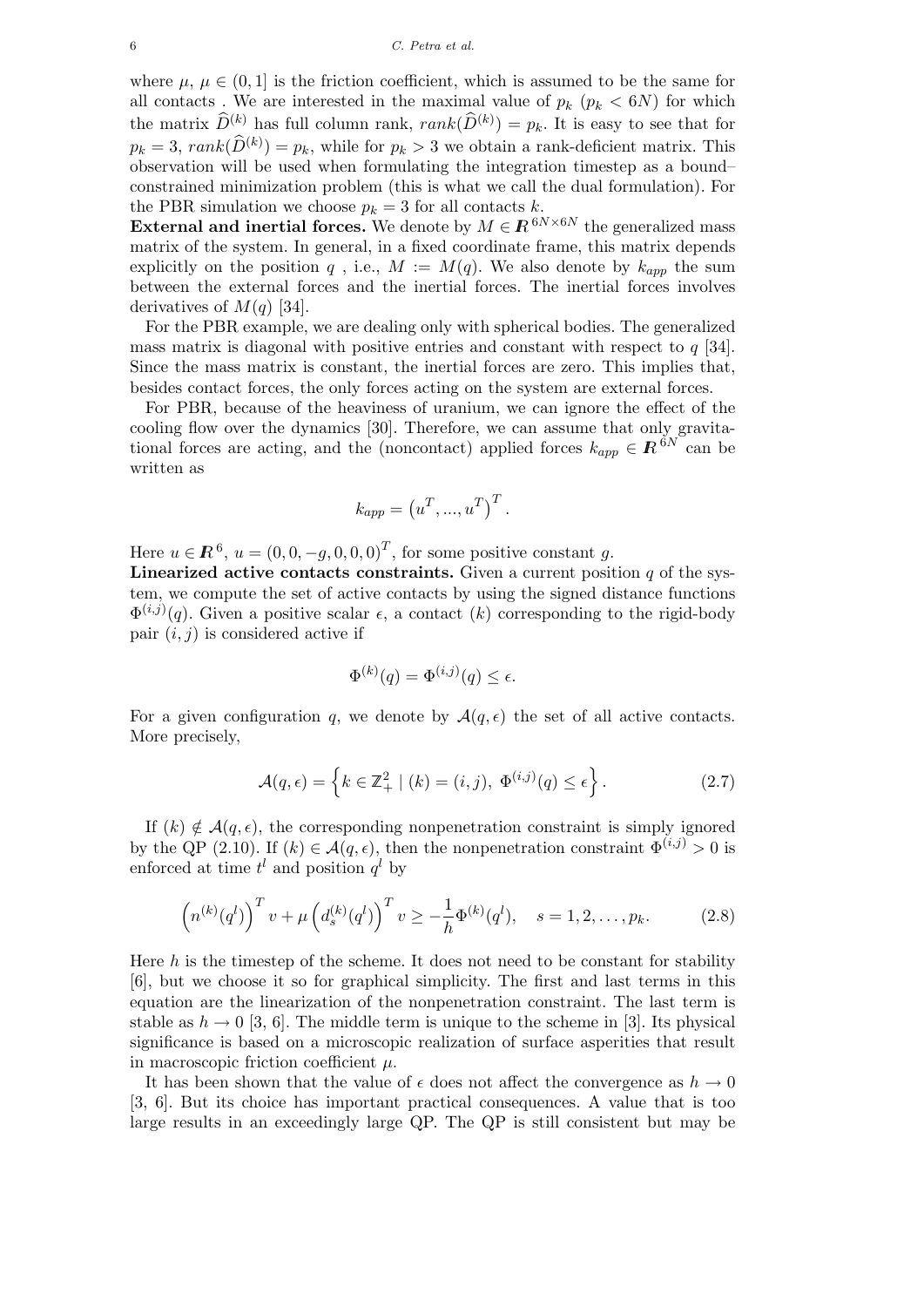computationally expensive. A value that is too small may result in too many nonpenetration constraints being dropped and in excessive penetration at time step  $l+1$ . An appropriate value for  $\epsilon$  should be comparable to the product between the maximum velocity in the system and the timestep.

Newton's second law. The discretized version of Newton's second law is written at the velocity-impulse level as

$$
M(v^{l+1} - v^l) - z^{l+1} = hk_{app},
$$
\n(2.9)

where  $hk_{app}$  are the external impulses and  $z^{l+1}$  represent the contact impulses (normal and tangential/frictional contact impulses):

$$
z^{l+1} = \sum_{k \in \mathcal{A}(q^l,\epsilon)} \sum_{s=1}^{p_k} \beta_s^{(k)} \left( n^{(k)}(q^l) + \mu d_s^{(k)}(q^l) \right).
$$

Here M is the mass matrix, and each vector of multipliers satisfies  $\beta^{(k)}$  =  $\left(\beta_1^{(k)}\right)$  $\beta_1^{(k)}, \beta_2^{(k)}, \ldots, \beta_{p_k}^{(k)} \Big) \in \mathbb{R}^{p_k}$  and  $\beta^{(k)} \geq 0$ .

# 2.2. The Integration Step

In what follows we present the formulation proposed in [3] and its dual. Here, we consider only the case of totally plastic collisions. The scheme can be modified to accommodate partially elastic or totally elastic collisions by means of a restitution coefficient [2]. We point out, however, that the issue of predictive modeling of simultaneous nonplastic collisions is far from being settled in rigid body dynamics [16].

#### 2.2.1. Primal Formulation

Let  $h > 0$  denote the size of the integration timestep. We denote by  $q<sup>l</sup>$  the position and by  $v^l$  the velocity of the system at time  $t_l = lh$ . In the optimizationbased time-stepping scheme introduced in [3], the new velocity  $v^{l+1}$  is obtained by solving the following quadratic problem:

$$
\min \frac{1}{2} v^T M v + (f^l)^T v \n\text{s.t.} \left( n^{(k)} (q^l) \right)^T v + \mu \left( d_s^{(k)} (q^l) \right)^T v \ge -\frac{1}{h} \Phi^{(k)} (q^l) \nk \in \mathcal{A}(q^l, \epsilon), \ s = 1, 2, \dots, p_k
$$
\n(2.10)

In  $(2.10)$ ,  $f<sup>l</sup>$  is obtained by the following formula:

$$
f^{(l)} = -v^l - hk_{app}.
$$
\n(2.11)

Equations (2.9) and (2.8) are satisfied as part of the optimality conditions for  $(2.10).$ 

# 2.2.2. Dual Formulation

The dual formulation can be obtained by standard duality techniques. In our case, we assign the Lagrange multipliers  $\lambda$  to the constraints in (2.10). Then, we write the optimality conditions for  $(2.10)$ , and we eliminate v using the positive definiteness of  $M$ . This procedure results in the dual QP program  $(2.13)$ .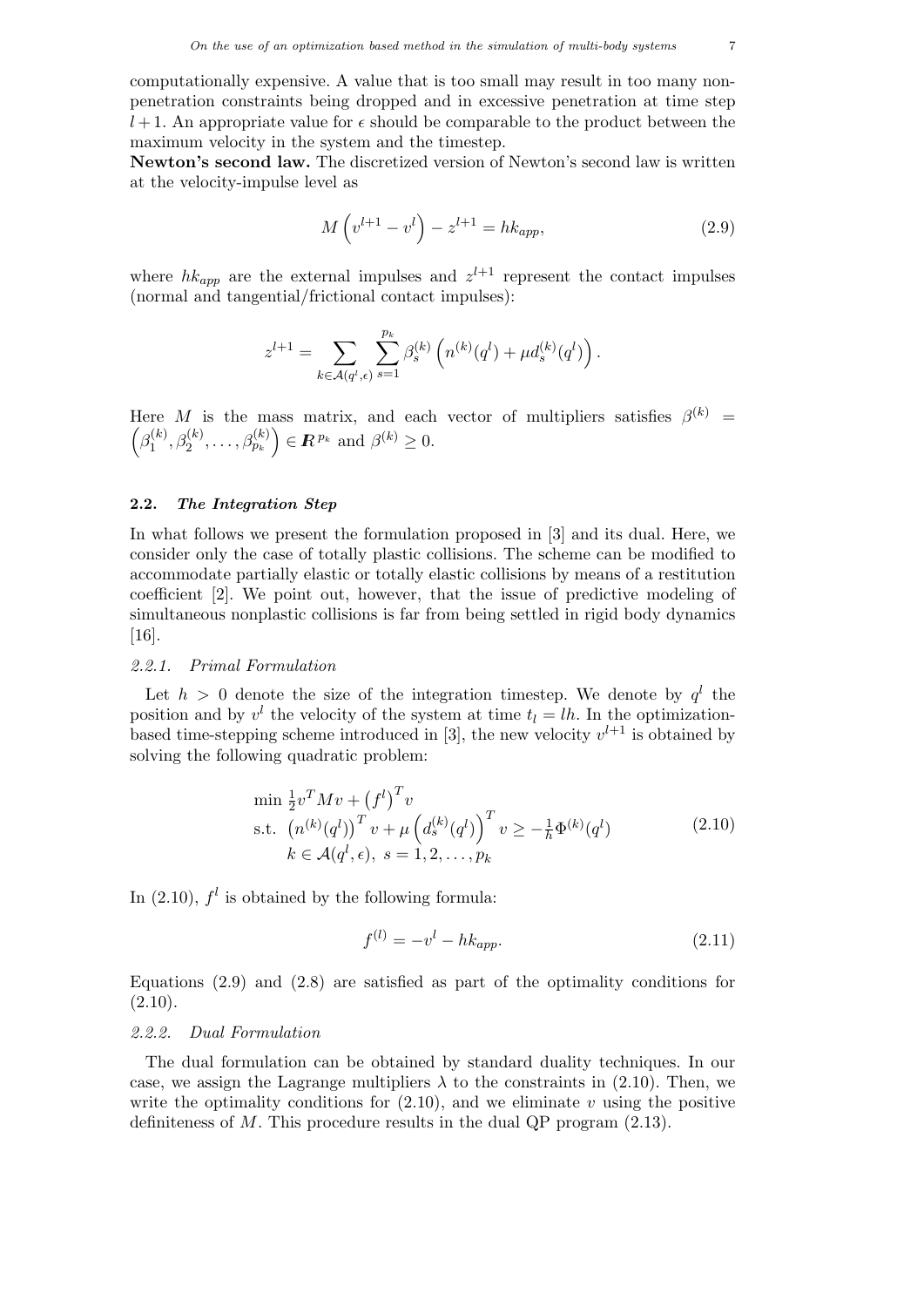Let us denote by  $A^l$  and  $b^l$  the matrix and the right-hand side, respectively, of the inequality constraints in  $(2.10)$ . In terms of the notation introduced in  $(2.6)$ , the matrix  $A<sup>l</sup>$  has the form

$$
A^{l} = \begin{pmatrix} \left(\widehat{D}^{k_1}(q^l)\right)^T \\ \vdots \\ \left(\widehat{D}^{k_p}(q^l)\right)^T \end{pmatrix},
$$
\n(2.12)

where the active set  $\mathcal{A}(q^l, \epsilon) = \{k_i \mid i = 1, ...p\}$ . The vector  $b^l$  is composed of block vectors in  $\mathbb{R}^3$ , with the block corresponding to contact  $k_i$  having all its components equal to  $-\frac{1}{1}$  $\frac{1}{h} \Phi^{(k_i)}(q^l)$ . In the notation described above, the dual problem takes the form

$$
\min_{\lambda} \frac{1}{2} \lambda^T P^l \lambda + \left(\kappa^l\right)^T \lambda, \text{s.t. } \lambda \ge 0
$$
\n(2.13)

where  $P^l = A^l M^{-1} (A^l)^T$  and  $\kappa^l = -b^l - A^l f^l$ .

The dual formulation (2.13) is a bound-constrained quadratic programming problem. Therefore, for solving it, we can use not only general-purpose quadratic programming algorithms, such as interior points, but also iterative algorithms of the projected gradient type. Therefore, it is a good formulation for benchmarking the performance of various solvers for quadratic programming.

## 2.3. Pointed friction cone and duality

Consider the  $\epsilon$ -active set  $\mathcal{A}(q^l, \epsilon)$ , which is obtained from (2.7) for the current configuration  $q^l$ . For  $k \in \mathcal{A}(q^l, \epsilon)$  and let  $\widetilde{D}^{(k)}$  denote the matrix of generalized tangential directions, namely,

$$
\widetilde{D}^{(k)}(q^{l}) := \widetilde{D}^{(k)} = \left(d_1^{(k)}, d_2^{(k)}, \dots, d_{p_k}^{(k)}\right),\tag{2.14}
$$

where the generalized tangential directions  $d_s^{(k)} := d_s^{(k)}(q^l), s = 1, 2, \ldots, p_k$  are given in (2.3). We now define the  $\epsilon-$  active friction cone  $\mathcal{FC}(q^l, \epsilon)$  by

$$
\mathcal{FC}(q^l, \epsilon) = \left\{ \sum_{k \in \mathcal{A}(q^l, \epsilon)} \widetilde{D}^{(k)} \beta^{(k)} \middle| \beta^{(k)} \in \mathbb{R}^{p_k}, \beta^{(k)} \ge 0, \right\}.
$$
 (2.15)

We say that the friction cone is **pointed** if the following implication holds:

$$
z = \sum_{k \in \mathcal{A}(q^l, \epsilon)} \widetilde{D}^{(k)} \beta^{(k)} \in \mathcal{FC}(q^l, \epsilon), \ z = 0 \ \Rightarrow \ \beta^{(k)} = 0, \forall \ k \in \mathcal{A}(q^l, \epsilon). \tag{2.16}
$$

In other words  $\mathcal{FC}(q^l, \epsilon)$  is pointed if it doesn't contain any proper subspaces.

It has been shown in [8] that pointedness of the friction cone implies that the Mangasarian-Fromowitz constraint qualification (MFCQ) holds for the convex program (2.10). Whenever MFCQ holds the multipliers  $\lambda$  in (2.13) are bounded [28]. Therefore, pointedness of the friction cone together with the existence of a feasible point for (2.10) guarantees no duality gap. This result is essential when comparing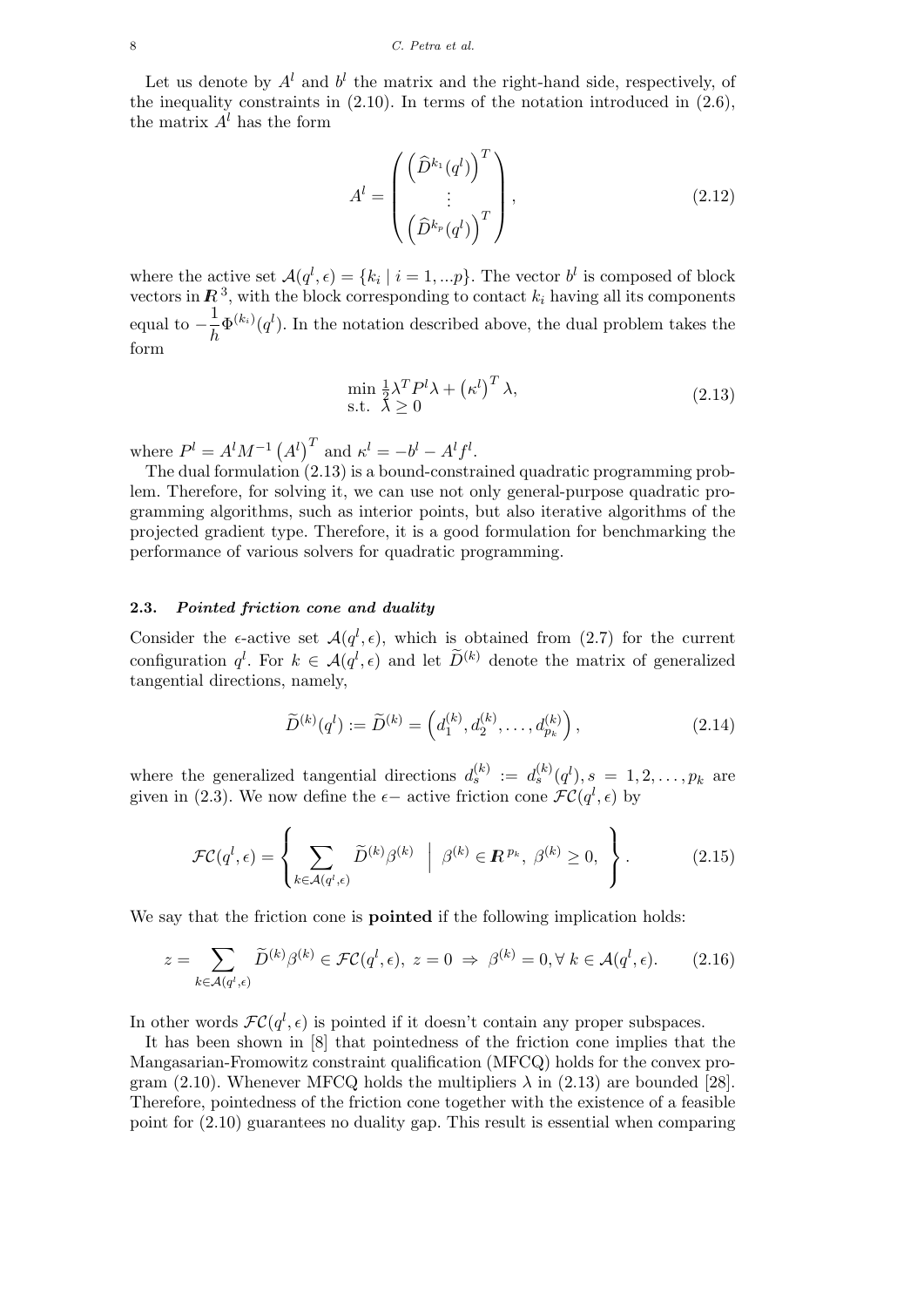QP solvers that use either the primal or the dual formulation. Loss of the pointedness regularity assumption corresponds, from a physical point of view, to jamming [4], a phenomenon that does not occur in our simulations.

For isolated QPs we can compare the correctness of the results obtained from solving the two different formulations, by either measuring the duality gap or by passing from a dual solution to its primal correspondent. When running an entire simulation, however, the use of different solvers will likely cause totally different individual configurations. This is motivated by the fact that, by nature, the system is chaotic. Therefore, to measure the correctness of an entire simulation, at least partially, we use ensemble properties, such as the kinetic energy of the entire system.

### 3. Algorithms and Software Packages Used

We now describe the properties of several packages used to solve (2.13). We use two types of packages. The first, of the interior-point type, OOQP and MOSEK, solve the primal-dual formulation of both (2.13) and (2.10). For the OOQP solver, we use two formulations, one of which involves our adaptation of the CHOLMOD linear algebra package for use with OOQP. The second, of the projected gradient type, TRON and BLVM, solve the dual problem (2.13).

# 3.1. OOQP

OOQP (Object-Oriented software for Quadratic Programming) is a C++ package for solving convex quadratic programming problems. It is based on primal-dual interior-point methods and can be used to solve a variety of forms of quadratic problems such as general sparse QPs, QPs with "box" constraints, QPs coming from support vector machines, and Huber regression problems. Its object-oriented design allows easy adaptation for specialized QP formulations or use of new linear algebra solvers.

In our experiments OOQP's general sparse formulation is used to solve the primal form (2.10). Two distinct linear algebra packages are used: MA27 for which an interface is included in OOQP distribution and CHOLMOD for which we developed an interface and reformulated the linear systems. We denote the two versions of OOQP by OOQP-MA27 and OOQP-CHOL, respectively.

# 3.1.1. OOQP general sparse formulation

In OOQP the convex quadratic problem subject to linear constraints is considered in the following general form:

$$
\begin{array}{ll}\text{minimize } \frac{1}{2}x^T Q x + c^T x\\ \text{subj to:} & Ax = b\\ & c_l \leq Cx \leq c_u\\ & x_l \leq x \leq x_u, \end{array} \tag{3.17}
$$

where  $Q \in \mathbb{R}^{n \times n}$ ,  $c \in \mathbb{R}^n$ ,  $A \in \mathbb{R}^{m_y \times n}$ ,  $C \in \mathbb{R}^{m_z \times n}$ ,  $c_l, c_u \in \mathbb{R}^{m_z}$ , and  $x_l, x_u \in$  $\mathbb{R}^n$ .

It is well known that at each iteration of the interior-point methods one or more linear systems need to be solved. In what follows, we describe the way OOQP manages the KKT conditions and builds the linear systems.

The Lagrangian function corresponding to the quadratic problem (QP) (3.17) is  $L(x) = \frac{1}{2}x^{T}Qx + c^{T}x + y^{T}(b - Ax) + \lambda^{T}(c_{l} - Cx) + \pi^{T}(Cx - c_{u}) + \gamma^{T}(x_{l} - x) +$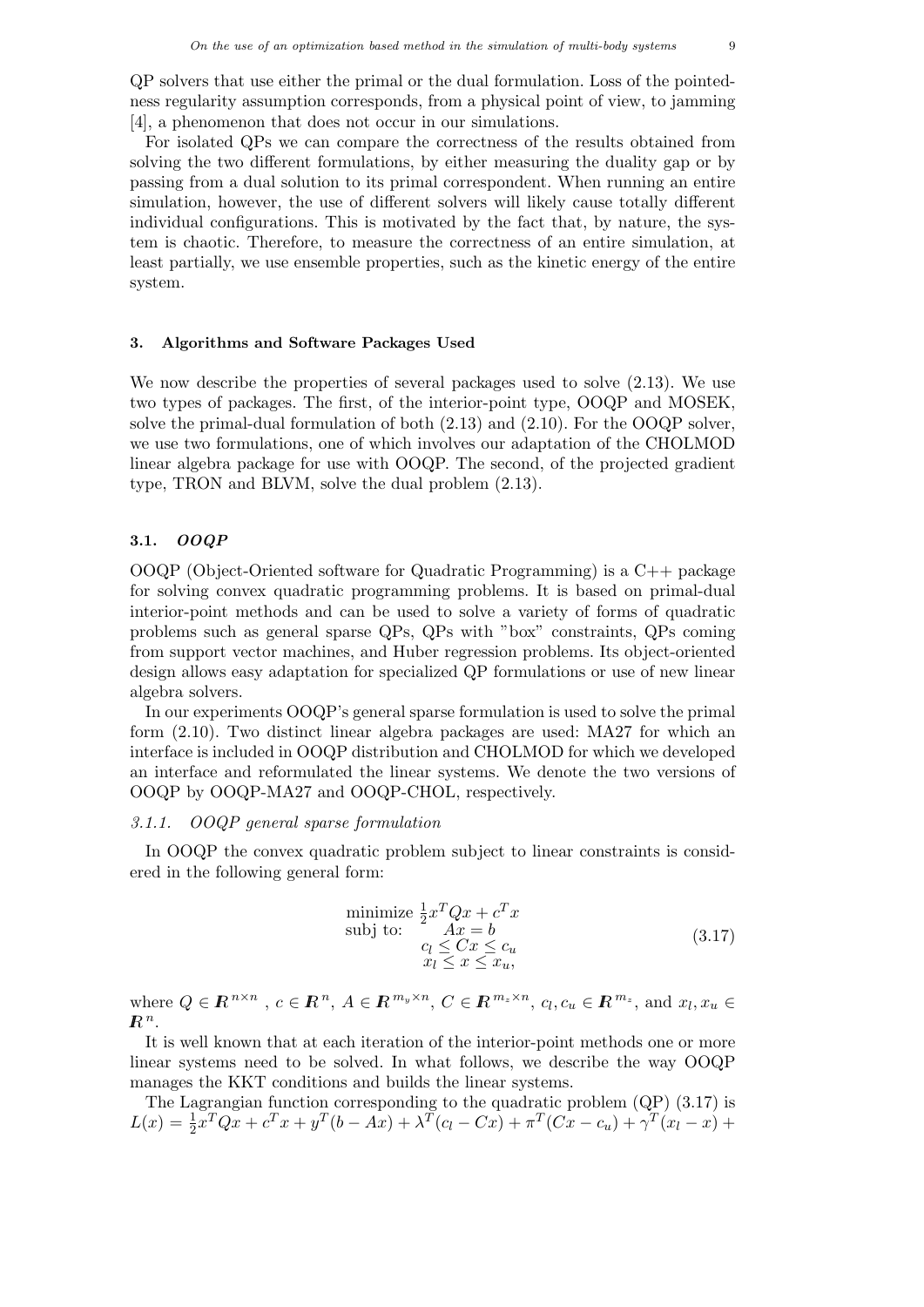$\phi^T(x-x_u)$ ; hence, the KKT conditions can be written as follows:

$$
Qx - A^{T}y - C^{T}\lambda + C^{T}\pi - \gamma + \phi + c = 0
$$
  
\n
$$
Ax = b
$$
  
\n
$$
0 \le Cx - c_{l} = t \perp \lambda \ge 0
$$
  
\n
$$
0 \le c_{u} - Cx = u \perp \pi \ge 0
$$
  
\n
$$
0 \le x - x_{l} = v \perp \gamma \ge 0
$$
  
\n
$$
0 \le x_{u} - x = w \perp \phi \ge 0.
$$

The interior-point iterations consist of solving the perturbed KKT systems

$$
F(x, y, t, u, v, w, \lambda, \pi, \gamma, \phi) = \begin{bmatrix} Qx - A^T y - C^T \lambda + C^T \pi - \gamma + \phi + c \\ -Ax + b \\ Cx - t - c_l \\ -Cx - u + c_u \\ x - v - x_l \\ -x - w + x_u \\ \lambda t - \mu_k e \\ \pi u - \mu_k e \\ \gamma v - \mu_k e \\ \phi w - \mu_k e \end{bmatrix} = 0,
$$

for a sequence of positive  $\{\mu_k\}$  that converges to zero, while maintaining the positiveness of  $t, u, v, w, \lambda, \pi, \gamma, \phi$ . The Newton's method is used to (approximately) solve the above nonlinear system, so the linear algebra consists of solving linear systems of form  $F' \Delta d = -F$ , where the Jacobian  $F'$  is given by

$$
F'=\left[\begin{array}{cccccccc}Q&-A^T&0&0&0&0&-C^T\,C^T-I&I\\-A&0&0&0&0&0&0&0&0\\C&0&-I&0&0&0&0&0&0\\-C&0&0&-I&0&0&0&0&0\\I&0&0&0&-I&0&0&0&0\\-I&0&0&0&0&-I&0&0&0\\0&0&\Lambda&0&0&0&T&0&0\\0&0&0&\Gamma&0&0&0&V&0\\0&0&0&0&\Phi&0&0&0&W\end{array}\right],
$$

with  $\Lambda = \text{diag}(\lambda)$ ,  $\Pi = \text{diag}(\pi)$ ,  $\Gamma = \text{diag}(\gamma)$ ,  $\Phi = \text{diag}(\phi)$ ,  $T = \text{diag}(t)$ ,  $U =$  $diag(u)$ ,  $V = diag(v)$ , and  $W = diag(w)$ .

The remaining of this section goes into the details of solving linear system  $F'\Delta d = -F$ . Using the expression of F', we can write the equivalent form

$$
\begin{cases}\nQ\Delta x - A^T \Delta y - C^T \Delta \lambda + C^T \Delta \pi - \Delta \gamma + \Delta \phi = r_Q \\
\Delta x = r_y \\
-C\Delta x - \Delta t = r_t \\
-C\Delta x - \Delta u = r_u \\
\Delta x - \Delta v = r_v \\
-\Delta x - \Delta w = r_w \\
-\Delta x + \Delta \lambda = r_\lambda \\
\Delta t + T\Delta \lambda = r_\lambda \\
\Pi \Delta u + U \Delta \pi = r_\pi \\
\Gamma \Delta v + V \Delta \gamma = r_\gamma \\
\Phi \Delta w + W \Delta \phi = r_\phi.\n\end{cases} (3.18)
$$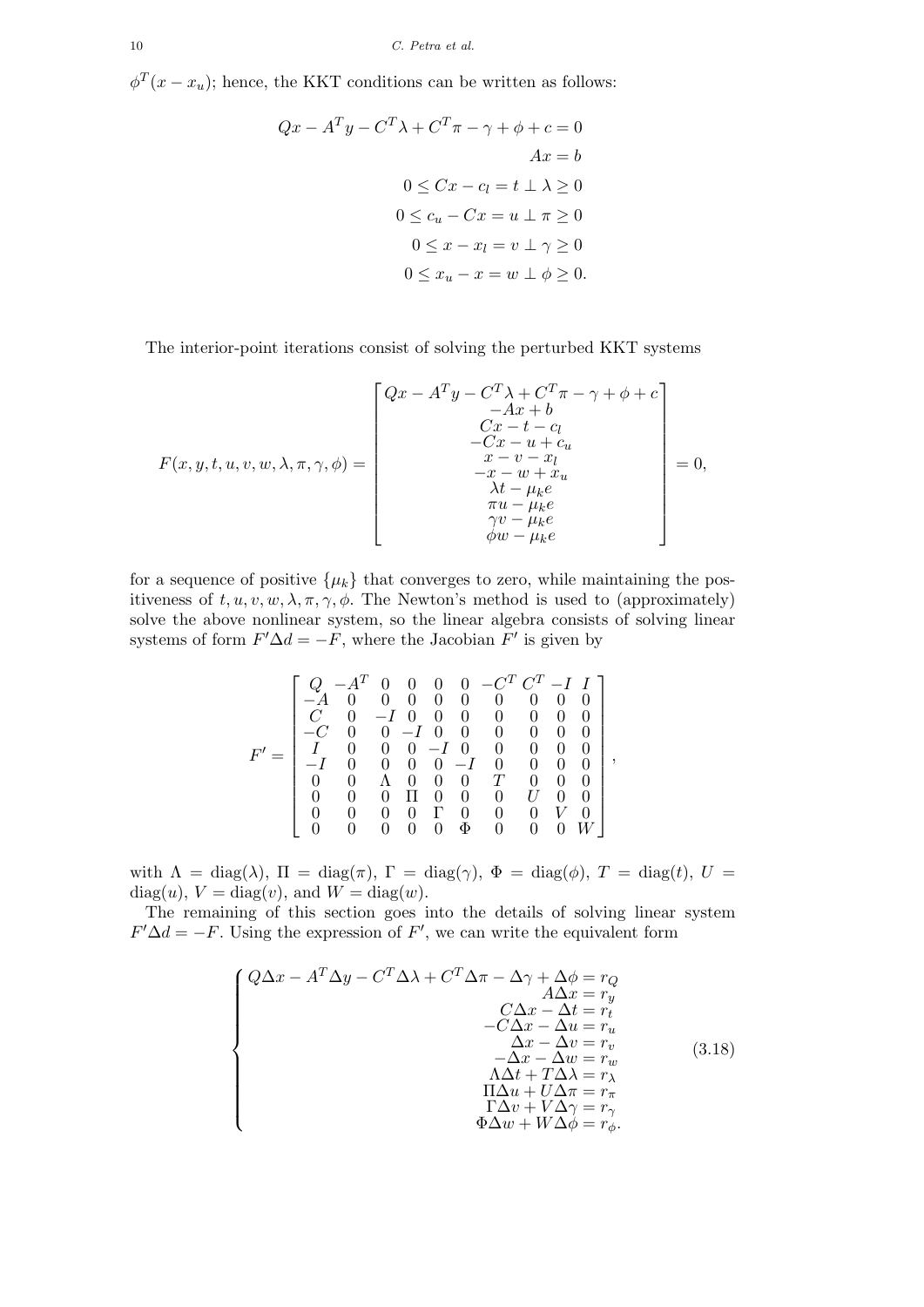The exact form  $-F$  of the right-hand side is not of interest in this discussion of the linear algebra layer since it is specific to the interior-point algorithm. We denoted the right-hand side vectors by  $r_Q, r_y, r_t, r_u, r_v, r_w, r_\lambda, r_\pi, r_\gamma$ , and  $r_\phi$ .

Using equations 5, 6, 9, and 10 from (3.18), we can express  $\Delta \gamma - \Delta \phi$  =  $-V^{-1}\Gamma\Delta v + W^{-1}\Phi\Delta w + V^{-1}r_{\gamma} - W^{-1}r_{\phi} = -V^{-1}\Gamma(\Delta x - r_v) + W^{-1}\Phi(-\Delta x$  $r_w$ ) +  $V^{-1}r_{\gamma}$  –  $W^{-1}r_{\phi}$ . And if we denote  $D_1 = V^{-1}\Gamma + W^{-1}\Phi$ , then

$$
\Delta \gamma - \Delta \phi = -D_1 \Delta x + (V^{-1} r_\gamma - W^{-1} r_\phi + V^{-1} \Gamma r_v - W^{-1} \Phi r_w). \tag{3.19}
$$

Let  $\Delta z = \Delta \lambda - \Delta \pi$ . From the sixth equation we get  $\Delta \lambda = -T^{-1} \Lambda \Delta t + T^{-1} r_{\lambda}$ and from the seventh equation  $\Delta \pi = -U^{-1} \Pi \Delta u + U^{-1} r_{\pi}$ . We also use the third and fourth equation to get  $\Delta z = -T^{-1}\Lambda(C\Delta x - r_t) + U^{-1}\Pi(-C\Delta x - r_u) + T^{-1}r_{\lambda} U^{-1}r_{\pi} = -(T^{-1}\Lambda + U^{-1}\Pi)C\Delta x + T^{-1}r_{\lambda} - U^{-1}r_{\pi} + T^{-1}\Lambda r_{t} - U^{-1}\Pi r_{u}$ . Therefore we can write

$$
C\Delta x + D_2^{-1} \Delta z = D_2^{-1} (T^{-1} r_\lambda - U^{-1} r_\pi + T^{-1} \Lambda r_t - U^{-1} \Pi r_u), \tag{3.20}
$$

where  $D_2 = T^{-1}\Lambda + U^{-1}\Pi$ .

Both  $D_2^{-1}$  and  $D_1^{-1}$  exist, since  $T^{-1}\Lambda + U^{-1}\Pi$  and  $V^{-1}\Gamma + W^{-1}\Phi$  are diagonal matrices with strictly positive diagonal entries. We substitute (3.19) in the first equation of  $(3.18)$  and use  $(3.20)$  and the second equation from  $(3.18)$  to obtain

$$
\begin{cases}\n(Q+D_1)\Delta x - A^T \Delta y - C^T \Delta z = \overline{r}_Q \\
A\Delta x = \overline{r}_y \\
C\Delta x + D_2^{-1} \Delta z = \overline{r}_z\n\end{cases}
$$
\n(3.21)

where  $\bar{r}_Q = r_Q + (V^{-1}r_{\gamma} - W^{-1}r_{\phi} + V^{-1}\Gamma r_v - W^{-1}\Phi r_w)$ ,  $\bar{r}_y = r_y$  and  $\bar{r}_z =$  $D_2^{-1}(T^{-1}r_{\lambda} - U^{-1}r_{\pi} + T^{-1}\Lambda r_t - U^{-1}\Pi r_u.$ 

Once the solution  $(\Delta x, \Delta y, \Delta z)$  of (3.21) is found, the unknowns  $\Delta t$ ,  $\Delta u$ ,  $\Delta v$ ,  $\Delta w$ ,  $\Delta \lambda$ ,  $\Delta \pi$ ,  $\Delta \gamma$ , and  $\Delta \phi$  can be computed by using only diagonal matrix-vector products and vector-vector additions as follows:

$$
\begin{cases}\n\Delta t = C\Delta x + r_t \\
\Delta u = -C\Delta x + r_u \\
\Delta v = \Delta x - r_v \\
\Delta w = -\Delta x - r_w \\
\Delta \lambda = T^{-1}(r_{\lambda} - \Lambda \Delta t) \\
\Delta \pi = U^{-1}(r_{\pi} - \Pi \Delta u) \\
\Delta \gamma = V^{-1}(r_{\gamma} - \Gamma \Delta v) \\
\Delta \phi = W^{-1}(r_{\phi} - \Phi \Delta w).\n\end{cases}
$$

OOQP solves the symmetric system (3.22) obtained by performing the substitution  $(\Delta x, \Delta y, \Delta z) = (\Delta \tilde{x}, -\Delta \tilde{y}, -\Delta \tilde{z})$  in (3.21):

$$
\begin{bmatrix}\nQ + D_1 A^T & C^T \\
A & 0 & 0 \\
C & 0 & -D_2^{-1}\n\end{bmatrix}\n\begin{bmatrix}\n\Delta \tilde{x} \\
\Delta \tilde{y} \\
\Delta \tilde{z}\n\end{bmatrix} =\n\begin{bmatrix}\n\tilde{r}_x \\
\tilde{r}_y \\
\tilde{r}_z\n\end{bmatrix}.
$$
\n(3.22)

# 3.1.2. About OOQP-MA27

The linear system  $(3.22)$  is known in the interior-point community as the augmented system. OOQP's linear algebra layer for sparse general convex quadratic problems solves the augmented system by using a sparse symmetric indefinite linear solver. The sparse, symmetric, indefinite linear systems are solved by using a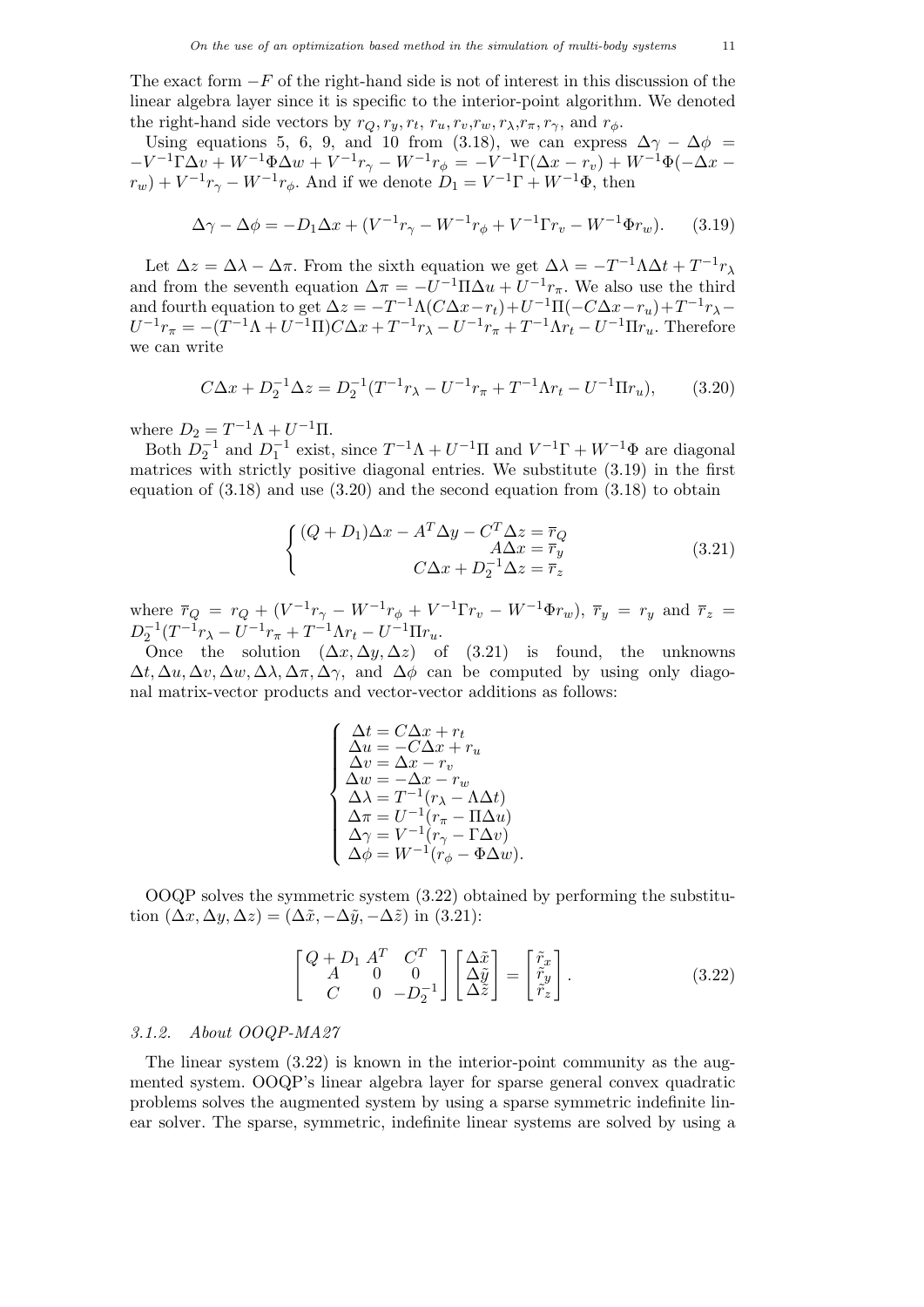Bunch-Parlett factorization for a matrix A. Such a factorization produces permutation matrices  $P$ , lower triangular matrix  $L$ , and the block diagonal matrix  $D$ with nonsingular  $1 \times 1$  and  $2 \times 2$  blocks that satisfy  $PAP^T = LDL^T$ . They are applied to the linear system (3.22).

The OOQP distribution contains interfaces to MA27 [23] and to the newer MA57 [22] linear solvers contained in Harwell Subroutine Library (HSL). We use MA27 because the MA57 solver is not available (free) for U.S. academics. The HSL code MA27 is a collection of FORTRAN routines for solving sparse systems of linear equations by a variant of Gauss elimination. The code and more documentation can be found at http://hsl.rl.ac.uk/archive/hslarchive/packages/packages.html.

## 3.1.3. About our implementation OOQP-CHOL

In what follows we present the implementation of a new linear algebra layer in OOQP. As we mentioned, the OOQP's default linear algebra layer solve the indefinite symmetric system (3.22). One may take advantage of the particular structure of this system and perform further block elimination. A simple algebraic manipulation of the third equation in (3.22) reveals

$$
\Delta \tilde{z} = D_2 C \Delta \tilde{x} - D_2 \tilde{r}_z. \tag{3.23}
$$

By substituting (3.23) in the first equation of (3.22), we reduced the linear system to

$$
\begin{cases} (Q + C^T D_2 C + D_1) \Delta \tilde{x} + A^T \Delta \tilde{y} = \tilde{r}_x + C^T D_2 \tilde{r}_z \\ A \Delta x = \tilde{r}_y. \end{cases} \tag{3.24}
$$

We express  $\Delta \tilde{x}$  in terms of  $\Delta \tilde{y}$  by multiplying the first equation of (3.24) with the inverse of  $(Q + C^T D_2 C + D_1)$ . Notice that  $M_1 := (Q + C^T D_2 C + D_1)$  is always invertible and symmetric positive definite since  $Q$  and  $C^{T}D_{2}C$  are symmetric positive semidefinite and  $D_1$  is a diagonal matrix with strictly positive diagonal entries. Using the new expression of  $\Delta \tilde{x}$ , we rewrite the second equation of (3.24) as

$$
-AM_1^{-1}A^T\Delta \tilde{y} + AM_1^{-1}(\tilde{r}_x + C^T D_2 \tilde{r}_z) = \tilde{r}_y.
$$

We denote  $M_2 = AM_1^{-1}A^T$  and obtain the following expression for  $\Delta \tilde{y}$ 

$$
M_2 \Delta \tilde{y} = AM_1^{-1}(\tilde{r}_x + C^T D_2 \tilde{r}_z) - \tilde{r}_y.
$$
\n(3.25)

Once  $\Delta \tilde{y}$  is known,  $\Delta \tilde{x}$  can be obtained from

$$
M_1 \Delta \tilde{x} = -A^T \Delta \tilde{y} + \tilde{r}_x + C^T D_2 \tilde{r}_z.
$$
\n(3.26)

As mentioned,  $M_1$  is a symmetric positive definite matrix. This implies that  $M_2 = AM_1^{-1}A^T$  is also symmetric positive definite. Hence, the use of a Choleskybased linear solver for solving (3.25) and (3.26) is an appropriate choice.

Performance, reliability, and availability were the main aspects we considered while choosing a sparse direct solver for symmetric positive definite linear systems of equations. We chose CHOLMOD 1.4 [17–19, 56] based on the evaluations from [31] and its ready availability.

In what follows, we describe how our new linear algebra layer within OOQP manages to solve (3.26) and (3.25) for  $\Delta \tilde{x}$  and  $\Delta \tilde{y}$ , respectively. The two interiorpoint methods implemented in OOQP, Mehrotra and Gondzio, use one matrix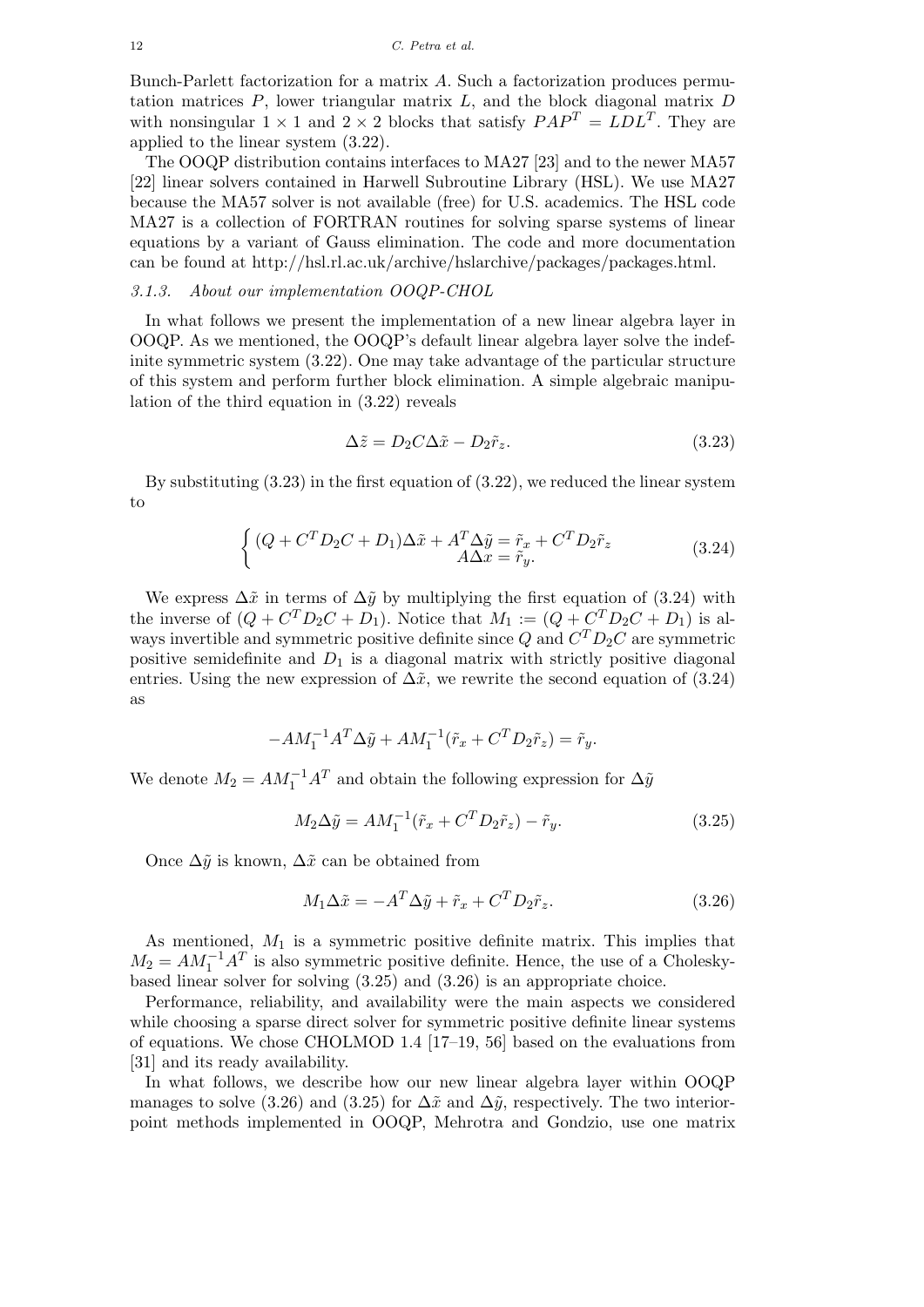factorization per iteration and at least two backsolves. In other words, at least two linear systems having the same system matrix have to be solved at each iteration of the interior-point algorithm. Therefore, any factorization and other work that is not dependent on the right-hand side must be performed once in the so-called factorization phase. Any other right-hand-side dependent operation is accomplished in the solve phase.

At any iteration of the interior-point method, the factorization phase consists of

- Cholesky factorization  $M_1 = L_1 L_1^T$ ;
- Cholesky factorization  $M_1 = L_1 L_1$ ,<br>
 computing  $X = L_1^{-1} A^T$  by performing  $m_y$  backsolves:  $L_1 X = A^T$ ;
- computing  $M_2 = \overline{X}^T X;$
- Cholesky factorization  $M_2 = L_2 L_2^T$ .

The solve phase computes  $\Delta\tilde{y}$ , then  $\Delta\tilde{x}$ , and finally  $\Delta\tilde{z}$  from (3.25), (3.26), and (3.23), respectively. It consist of

• computing  $r_1 := M_1^{-1}(\tilde{r}_x + C_{\tilde{r}}^T D_2 \tilde{r}_z)$  from (3.25) by performing a backsolve and a forward substitution:  $L_1 L_1^T r_1 = \tilde{r}_x + C^T D_2 \tilde{r}_z$ ;

• computing  $r_2 := Ar_1 - \tilde{r}_y;$ 

• finding  $\Delta \tilde{y}$  from (3.25) by performing a backsolve and a forward substitution:  $L_2 L_2^T \Delta \tilde{y} = r_2;$ 

- computing the right-hand side  $r_3 := -A^T \Delta \tilde{y} + \tilde{r}_x + C^T D_2 \tilde{r}_z$  from (3.26)
- finding  $\Delta \tilde{x}$  from (3.26) by performing a backsolve and a forward substitution:  $L_1 L_1^T \Delta \tilde{x} = r_3;$
- finding  $\Delta \tilde{z}$  from (3.23).

Before describing the way CHOLMOD was integrated in our new linear algebra in OOQP, we give some of the main concepts related to the factorization of the (positive definite) matrices. The CHOLMOD factorization of a matrix is split in two parts. The first is the so-called symbolic analysis and consists of computations that typically depend only on the nonzero pattern, not the numerical values. The main duty of this phase is to find a permutation of the matrix so that the amount of fill-in in the factors is minimized (or at least significantly decreased). This is also known as finding the fill-reducing ordering. The symbolic analysis phase also includes the symbolic factorization, which consists of finding the explicit representation of the nonzero pattern of the factor(s). The second part of the CHOLMOD factorization process is the numerical factorization based on a Cholesky-based algorithm. An important observation is that the symbolic analysis is usually much more expensive than the numerical factorization.

There is a key aspect in using CHOLMOD in the context of interior-point methods. Since the numerical factorization is based on the Cholesky algorithm, no numerical pivoting is needed to maintain numerical stability. This implies that the permutation found by the symbolic analysis does not have to be recomputed when factorizing a matrix with different numerical values but the same sparsity pattern.

On the other hand, the matrices  $M_1$  and  $M_2$  from (3.26) and (3.25) have a special property that turns out to be crucial in our discussion. During the iterations of the interior-point method, only matrices  $D_1$  and  $D_2$  change. Since they are diagonal matrices (with positive diagonal entries), we obtain that the sparsity pattern of  $M_1$  remains the same during the interior-point iterations. Consequently,  $M_1^{-1}$  has the same pattern, which implies that the structure of  $M_2$  remains the same. Our code incorporates the above observations. The symbolic analysis phase is done only once at the first iteration of the interior-point method. Any other subsequent factorization need is backed up by a fast CHOLMOD numerical factorization.

CHOLMOD 1.4 offers the possibility to choose between up to nine fill-reducing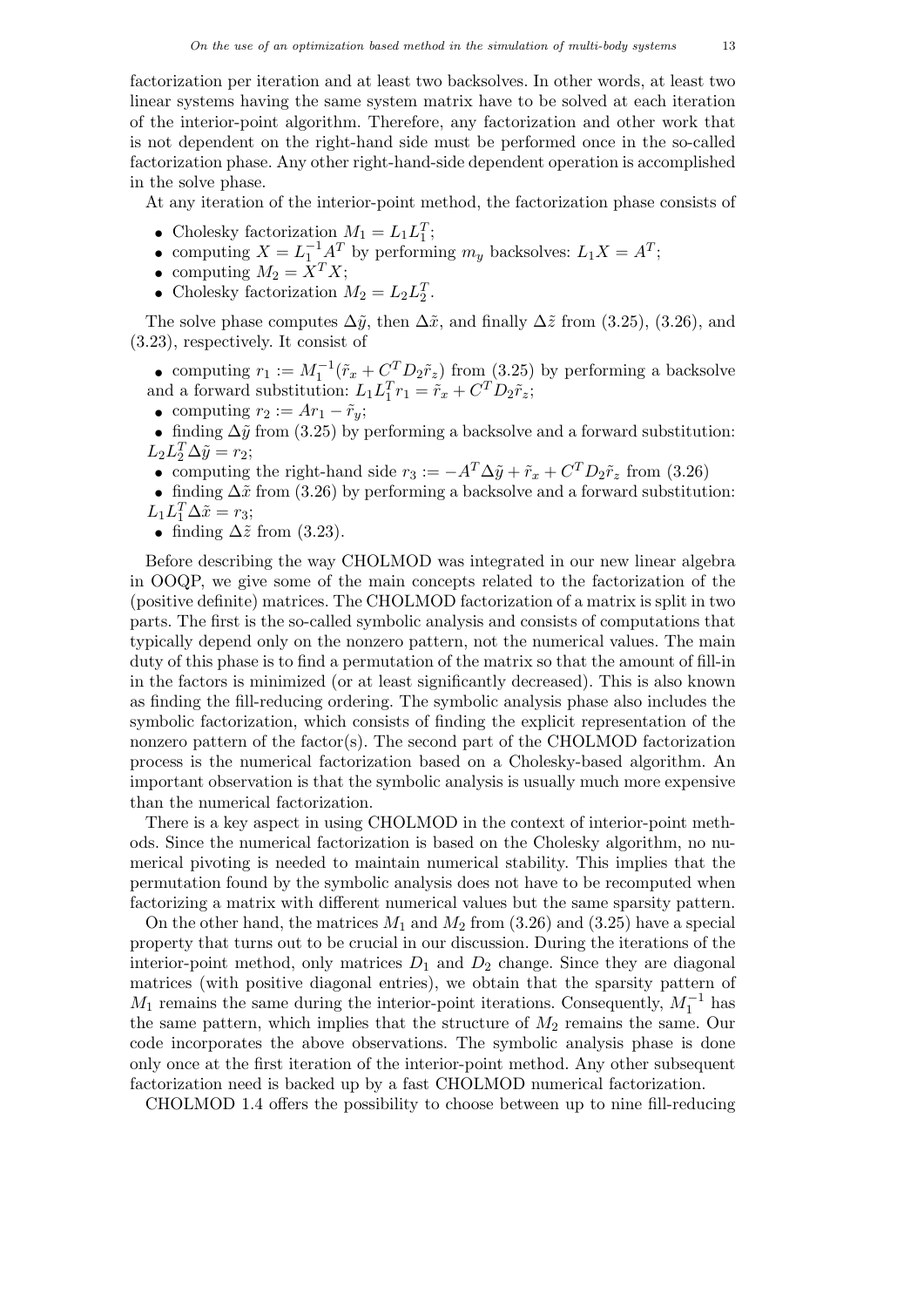ordering heuristics and two symbolic factorization methods. In our implementation, we let CHOLMOD decide on the best fill-reducing and symbolic factorization methods. Since both  $M_1$  and  $M_2$  have the special form  $AA<sup>T</sup>$ , the usual choices of CHOLMOD were COLAMD for fill-reducing ordering and supernodal for symbolic factorization.

### 3.2. TRON

TRON is a trust region Newton method for bound constrained optimization problems. The algorithm uses a quadratic model function, projected searches during the subspace minimization phase and a preconditioned conjugate gradient method to determine the minor iterates. The limited memory preconditioner used is the incomplete Cholesky factorization of [38].

The Cauchy step at iteration k,  $s_k^C$  is of the form  $s_k(\alpha_k)$ , where the function  $s_k: \mathbb{R} \to \mathbb{R}^n$  is defined by

$$
s_k(\alpha) = P[x_k - \alpha \nabla f(x_k)] - x_k.
$$

Here  $P$  is the projection onto the (bound constrained) feasible set,  $x_k$  is the current iterate and  $f$  the objective function. An iterative scheme that is guaranteed to terminate in a finite number of steps is used to compute the Cauchy point by generating a sequence  $\{\alpha_k^{(l)}\}$  $\mathbf{k}^{(l)}$  of trial values. The sequence can be either decreasing or increasing, based on the value of  $\alpha_k^{(0)}$  $\mathbf{r}_{k}^{(0)}$ , where  $\alpha_{k}^{(0)}$  $\kappa^{(0)}$  is set to 1 in the (mainloop/major) first iteration and  $\alpha_{k-1}$  otherwise.

Once the Cauchy point is obtained, a Newton step is sought subject to trust region constraints and with an active set choice determined by the one of the Cauchy point. If sufficient decrease is obtained compared to the one produced by the Cauchy point, the step is accepted. The algorithm is superlinearily convergent for nonlinear objective function.

## 3.3. BLMVM

BLMVM [14] is a projected gradient solver for nonlinear bound-constrained optimization problems. Like the unconstrained BFGS method, BLMVM creates a convex quadratic model function

$$
m_k(d) = f(x_k) + \nabla f(x_k)^T d + \frac{1}{2} d^T B_k d,
$$

where  $f(x)$  is the objective function,  $x_k$  is the current iterate, and the matrix  $B_k$  is updated at each iteration using correction pairs  $s_k$  and  $y_k$ . Unlike the unconstrained BFGS method, BLMVM defines the correction pairs  $s_k$  and  $y_k$  by

$$
s_k = x_{k+1} - x_k, \quad y_k = T_{\Omega} \nabla f(x_{k+1}) - T_{\Omega} \nabla f(x_k).
$$

Here  $T_{\Omega}$  is the projection operator, with the *i*th component of  $T_{\Omega} \nabla f(x)$  given by

$$
(T_{\Omega}\nabla f(x))_i = \begin{cases} \partial_i f(x) & \text{if } x_i \in (l_i, u_i) \\ \min\{\partial_i f(x), 0\} & \text{if } x_i = l_i \\ \max\{\partial_i f(x), 0\} & \text{if } x_i = u_i \end{cases}
$$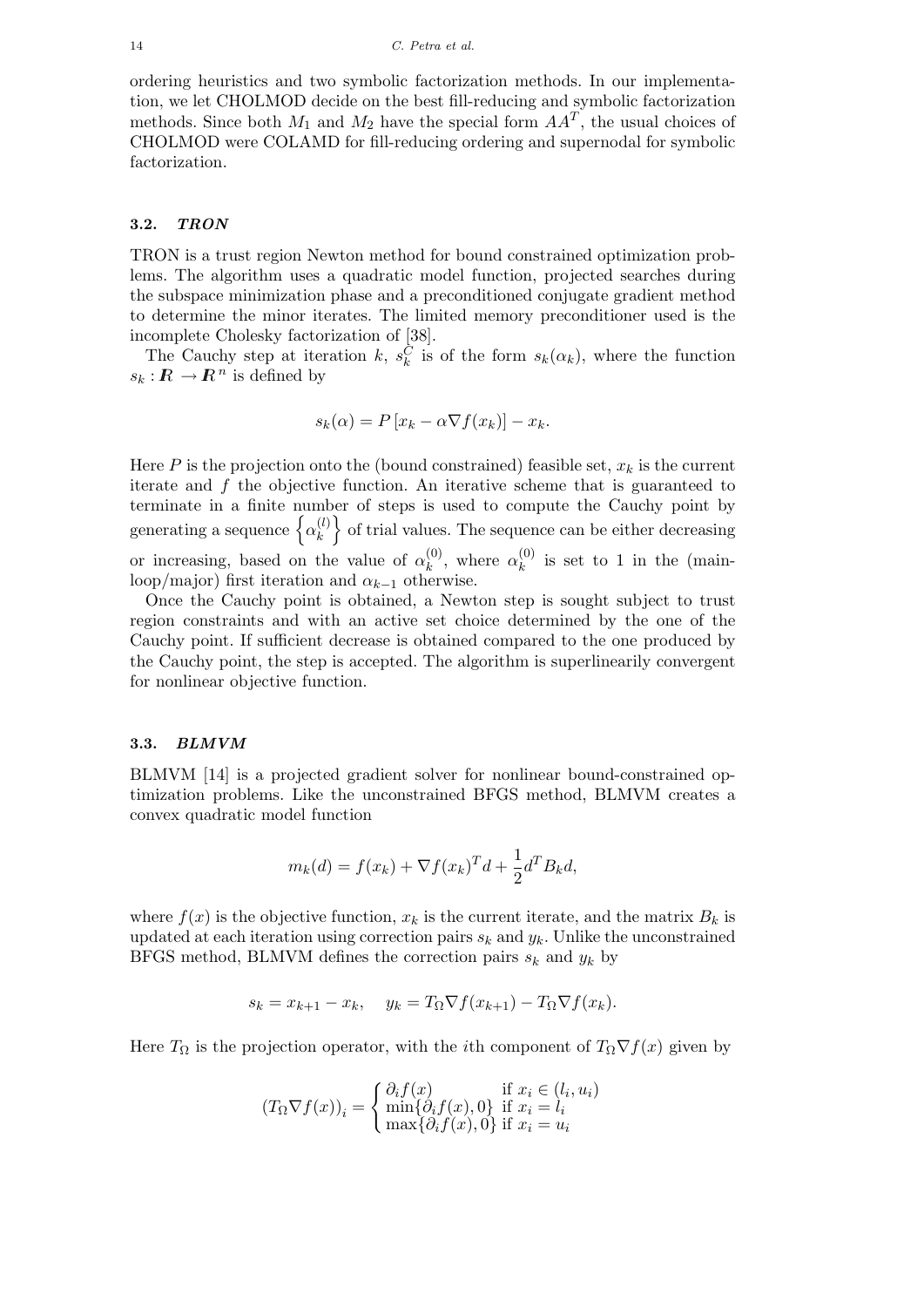where  $\partial_i f(x)$  is the partial derivative of f with respect to the *i*th variable  $x_i$  and  $\Omega = \{x \mid l \leq x \leq u\}$  is the bound constrained feasible set.

To reduce the cost of storing the inverse Hessian approximation, BLMVM uses the limited memory BFGS method (L-BFGS). The algorithm uses a projected line search to enforce the bounds on the variables.

# 3.4. MOSEK

The MOSEK Optimization Software (www.mosek.com) is a collection of tools for solution of large-scale optimization problems. MOSEK provides specialized solvers for linear programming, mixed integer programming, and many types of nonlinear and convex optimization problems, such as convex quadratic problems, conic quadratic problems, and quadratically constrained problems. In particular, for solving convex quadratic problems subject to linear constraints, MOSEK employs an homogeneous interior-point algorithm for monotone complementarity problems [1]. This homogeneous model is able to solve the problem without any regularity assumption on the existence of optimal, feasible or strictly interior feasible points. If the problem has a solution, the algorithm generates a sequence that approaches feasibility and optimality simultaneously. If the problem is infeasible, it generates a sequence that converges to a certificate proving infeasibility. The algorithm can start at any positive point (feasible or infeasible) and converges in no more than  $\hat{O}(\sqrt{1+\hat{O}})$  $O(\sqrt{n}\log(1/\epsilon))$  iterations, the best-known complexity for linear complementarity problems. In our experiments we used MOSEK 4.0 through the C optimizer API to solve the primal form (2.10).

#### 4. Numerical Results

In the section we present details of applying the algorithms and solvers from Section 3.

# 4.1. Environment and Solver Configuration

We used RedHat Enterprise Linux 5 to run our experiments. The jobs were submitted to a SUN Grid Engine 6.0u8 running on 10 dual-processor computers each having between 2 GB and 4 GB of physical memory. All the processors in the grid are Pentium 4 at 3.06 MHz with 512KB L2 cache. Our simulation code uses one processor at the moment.

The simulation code was written in C and  $C_{++}$  and compiled by using GNU C and C++ compilers. The optimization solvers and their requirements were also compiled by using GNU tools. The code optimization flag was set to  $-0.03$  for all compilers.

We used all software packages with their default stopping criteria. Changing these parameters may affect the conclusions but also make the results difficult to report. The difficulty of projected gradient methods, such as those BLMVM and TRON use, to obtain a solution for very stringent tolerance is well documented, and we do not investigate that here. Our goal is to provide a useful benchmark for engineering applications, which in many cases accept errors of the order of those in the stopping criteria of BLMVM and TRON. We thus believe that the fairest comparison of usefulness of these packages is for their default settings.

We used for both OOQP-MA27 and OOQP-CHOL the default stopping criteria, which consist of relative gap  $\mu < 10^{-8}$  and relative norm of the residual less than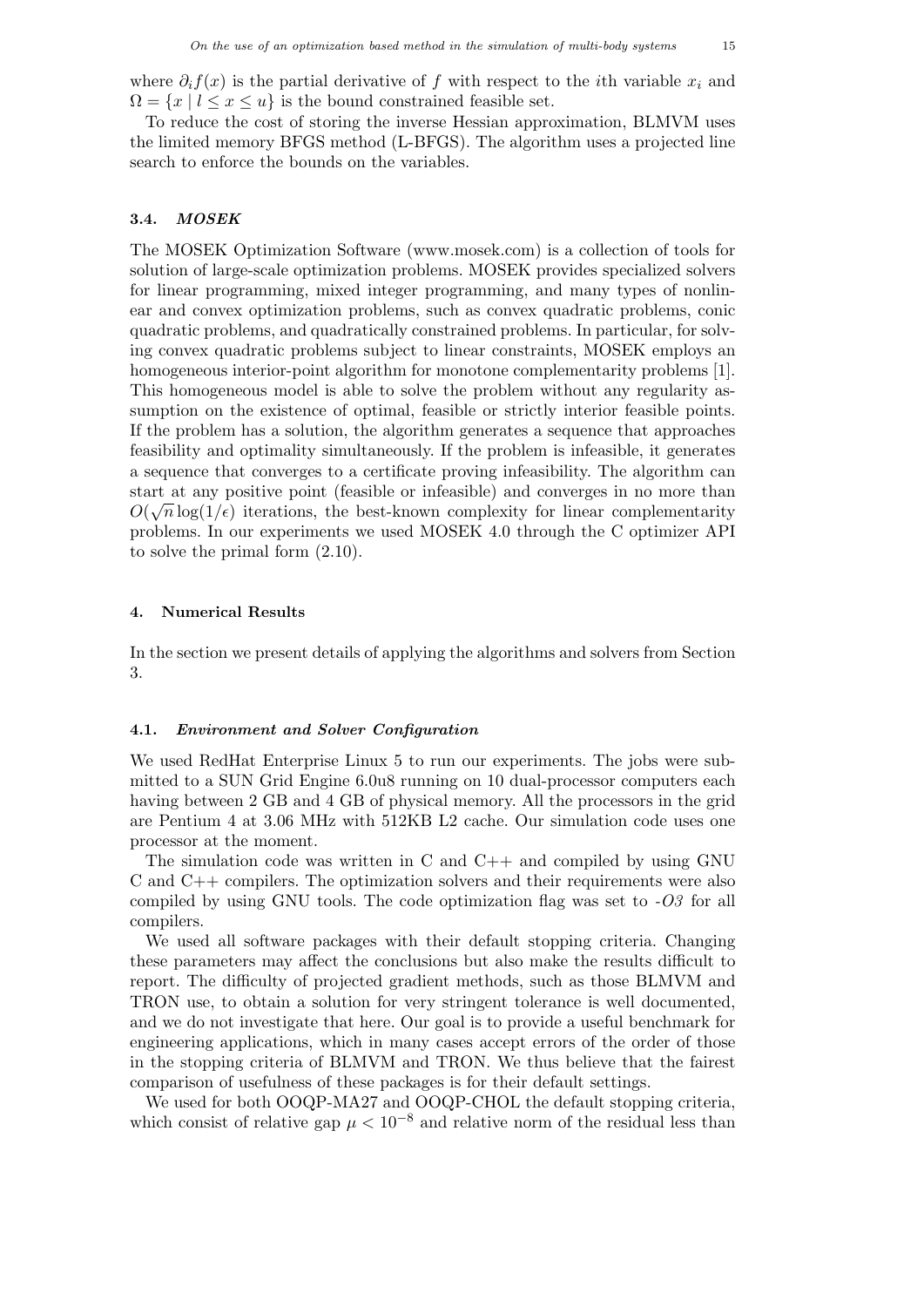10−<sup>8</sup> . The relative norm of the residual is the ratio between the norm of the residual and the absolute value of the largest magnitude element in the problem's data. We also run MOSEK with the default stopping parameters; namely, primal and dual feasibility tolerance and relative gap less than  $10^{-8}$ . TRON and BLMVM consider a problem solved when when the norm of the gradient falls under  $10^{-4}$  and  $10^{-3}$ , respectively.

# 4.2. Examples Generation

In all of our experiments, in a unitless representation, the dimensions of the vat are 60 for the radius of the cylinder and 20 for the small radius of the truncated cone (see Figure 1). The height of the cylinder and the truncated cone are 80 and 40, respectively. The radius of each pebble is set to 1.

For the simulation experiments the pebbles are initially randomly arranged in horizontal planes. On each horizontal plane the pebbles are distributed in several inner circles. For the optimization experiments we also place pebbles on the bottom of the vat. The number of such bodies is approximately one-fourth the number of the suspended ones. Since we are interested in the situation when some of the falling balls are still in the air, while the others are interacting with the walls of the vat and with the pebbles from the bottom of the vat, the optimization problem is chosen after several seconds of simulation.

For any configuration, we solve the problem (2.13), which is set up as described in Section 2.1 for given  $q^l, v^l$  and time step h. This produces the multipliers  $\lambda^{(l+1)}$ . We replace them in (2.9), to obtain  $v^{(l+1)}$ , the solution of (2.10). After this, the new position variables are obtained from  $q^{(l+1)} = q^{(l)} + h\Gamma(q^{(l)})v^{(l+1)}$ .

### 4.3. Total Kinetic Energy Results

It is well known that granular flow simulation is chaotic [41]. This means that the tiniest difference in position of the particles at a given time step is amplified exponentially in time. Therefore, comparing the outcome of the various solvers for individual particles is essentially hopeless beyond extremely small and few time steps. In order to compare the prediction of the various solvers, it may be more illuminating to use aggregate quantities. To that end, a meaningful quantity is the total kinetic energy.

The first plot of Figure 3 shows how the kinetic energy of a system consisting of 800 pebbles changes in time. The definition of the kinetic energy is  $E(t)$  = 1  $\frac{1}{2}v(t)^{T}Mv(t)$ . Its value was found by simulating the same configuration with the four solvers. In the second plot we represent the relative energy of found by OOQP-MA27, OOQP-CHOL, and MOSEK with respect to the energy found by BLMVM. The relative energy is  $E_{rel} = \frac{|E_s - E_b|}{E_b}$  $\frac{E_b-E_b}{E_b}$ , where  $E_b$  and  $E_s$  are the energies found by making use of BLMVM and one of the remaining solvers, respectively.

We note that the relative error in energy is insignificant, in physical interpretation terms, except after a large amount of simulation time. We also note, however, that this error occurs only at very small value of the kinetic energy (essentially, around the time the pebbles have stopped). They are due primarily to a small denominator; the corresponding absolute value is insignificant. In addition, as can be seen from Tables 4.1, 4.2, and 4.3 , some of the errors are due to the fact that BLMVM and TRON are iterative solvers that are stopped with larger error in both primal and dual than the interior point solvers.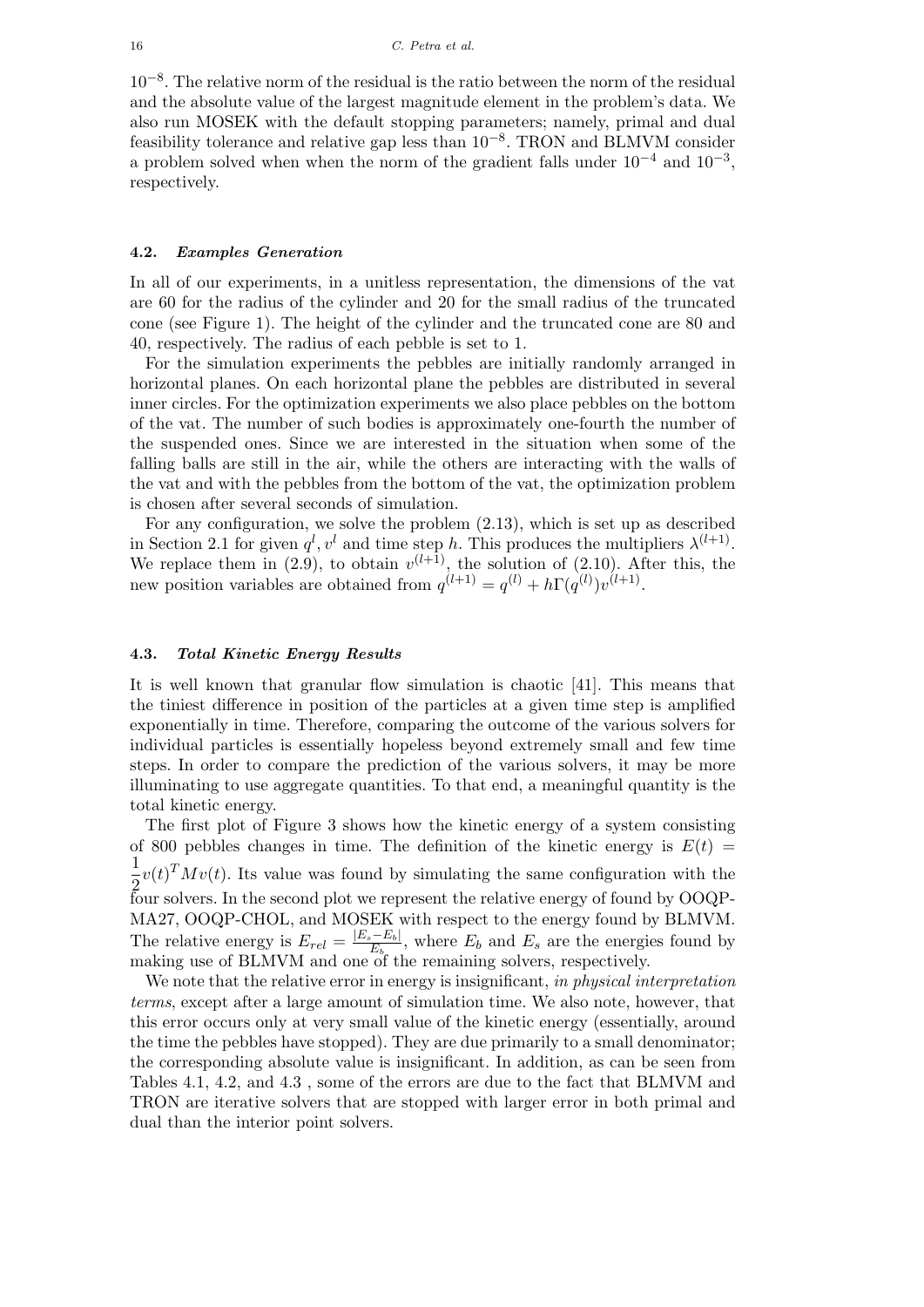

Figure 3. Energy dependence on time.

#### 4.4. Performance Results

The tests involving MOSEK are performed on a Windows XP SP2 machine with 1.5GB memory running a P4 2.8 MHz processor with 512 KB L2 cache. On Windows, MOSEK was statically linked using Microsoft Visual Studio 7.1. We were not able to test MOSEK on Linux because only the Windows license was available to us. We are aware that the use of different hardwares and operating systems leads to different execution times. To have an idea about how big this difference is, we ran multiple simulations on both Windows and Linux computers. The simulations with OOQP-CHOL and BLMVM as the optimization solvers revealed that the execution is 30-35 percent slower on the Windows machine. One should keep in mind this difference when comparing execution times obtained by MOSEK on Windows with the execution times of the other four solvers on Linux.

We present two types of experiments comparing the solver performance. In the first experiment, the simulation test, we compare the solver performance for all the QPs encountered in the simulation, for different total numbers of pebbles. For such comparisons, QPs with the same number of dual variables are not necessarily the same. Therefore, different QPs with the same number of dual variables may be solved with different performance parameters, and the comparisons must be carried out only in terms of trends. This can be seen in the scatter plots of Figures 4 and 5.

A second experiment, the optimization test, progresses the simulation with one solver, OOQP-CHOL, up to a time where the QP to be solved is sufficiently large. At that point, the same QP is solved by all software packages, and the performance results are compared on the same problem.

# 4.4.1. Simulation test

Tables 4.1, 4.2, and 4.3 show the performance of each optimization solver in running simulations of 800, 1600, and 3200 pebbles, respectively. The second column indicates whether the primal  $(2.10)$  or dual  $(2.13)$  form was solved. The third col-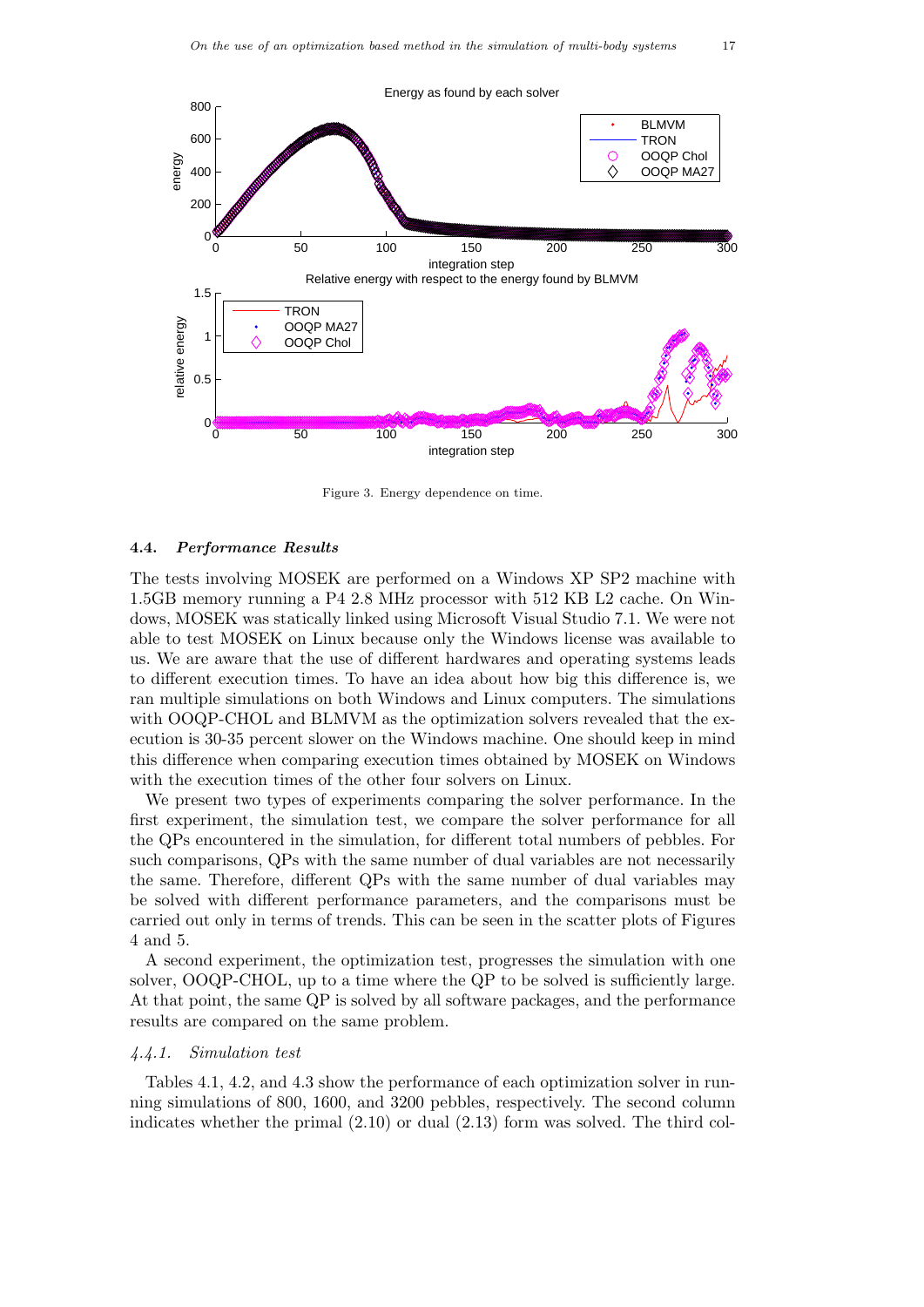Table 4.1. Performance for 800 pebbles and  $h = 0.05$ .

| Solver      | Pri/Dual | Primal Infeas | Int. steps | Total Time  | Avg time |
|-------------|----------|---------------|------------|-------------|----------|
| BLMVM       | Dual     | 1.482e-04     | 324        | 9738.880    | 30.058   |
| OOQP MA27   | Both     |               | 370        | 59693.310   | 161.330  |
| OOQP Chol   | Both     |               | 371        | 9351.450    | 25.206   |
| <b>TRON</b> | Dual     | 1.070e-02     | 487        | 282763.981  | 580.624  |
| $Mosek^*$   | Both     |               | 407        | 1120797.148 | 2753.801 |

<sup>∗</sup> Reported data is obtained on Windows.

Table 4.2. Performance for 1600 pebbles and  $h = 0.05$ 

| Solver                    | Primal/Dual  | Primal Infeas | Int. steps | Total Time              | Avg time            |
|---------------------------|--------------|---------------|------------|-------------------------|---------------------|
| <b>BLMVM</b><br>OOQP MA27 | Dual<br>Both | 6.235e-05     | 394<br>319 | 73147.070<br>345773.404 | 185.652<br>1083.929 |
| OOQP Chol                 | Both         |               | 310        | 38097.440               | 122.894             |

Table 4.3. Performance for 3200 pebbles and  $h = 0.05$ 

| Solver       | Primal/Dual | Primal Infeas | Int. steps | Total Time | Avg time | Kin energy |
|--------------|-------------|---------------|------------|------------|----------|------------|
| <b>BLMVM</b> | ⊅ual        | 4.946e-05     | 284        | 221411.620 | 779.618  | 2.3424     |
| OOQP Chol    | Both        |               | 296        | 175534.870 | 593.023  | 2.4757     |

umn, Primal Infeas lists the primal infeasibility at the last integration step. The number of integration steps needed to run the simulation is shown in the fourth column. The last two columns represent the total time in seconds needed for simulation and the average time in seconds per integration step. The simulations were stopped when the kinetic energy fell under a specific value: 0.2 for 800 pebbles, 0.8 for 1600, and 2.5 for 3200.

Both MOSEK and TRON crash while running the simulation involving 1600 pebbles. When solving the optimization problem from the first integration step MOSEK freezes in the preprocessing phase for several hours and then crashes. The memory usage before the abnormal termination is close to the maximum available. We believe that the lack of memory causes the failure of a memory allocation routine and consequently, MOSEK's crash. Although TRON was able to run the first several integration steps, as soon as the pebbles start to interact with the walls, and the size of the dual increases, it crashes. The source of the crash is a memory allocation failure in the FORTRAN 77 code. An important observation is that there is enough physical memory to satisfy the allocation request. Hence the failure is probably caused by FORTRAN 77 memory management routines. We present the memory use for BLMVM, OOQP, and TRON for this test in Figure 4.

TRON and MOSEK were not used for the experiment involving 3200 pebbles. The same simulation with OOQP MA27 was stopped because of the huge amount of time needed to solve the optimization problems (more than 20 times the time needed by OOQP-Chol for the same integration step).

# 4.4.2. Optimization test

In the simulation test the solvers may solve different problems at each step since the system trajectories may be different due to accumulation of the numerical error. In this test, we compare the performance of all solvers for the same QP problem.

As described in Section 4.2, the optimization problems are chosen from a simulation of 1000 pebbles (800 staying on the bottom of the vat and 200 falling) after 3.3 seconds. The integration was done by using the timestep  $h = 0.01$  for Table 4.4 and  $h = 0.05$  for Table 4.5. Tables 4.4 and 4.5 list the solver name, the formulation solved, the number of unknowns in primal and dual, the number of iterations needed by each solver to solve the optimization problem, the average time per iteration, and the total time taken to solve the problem.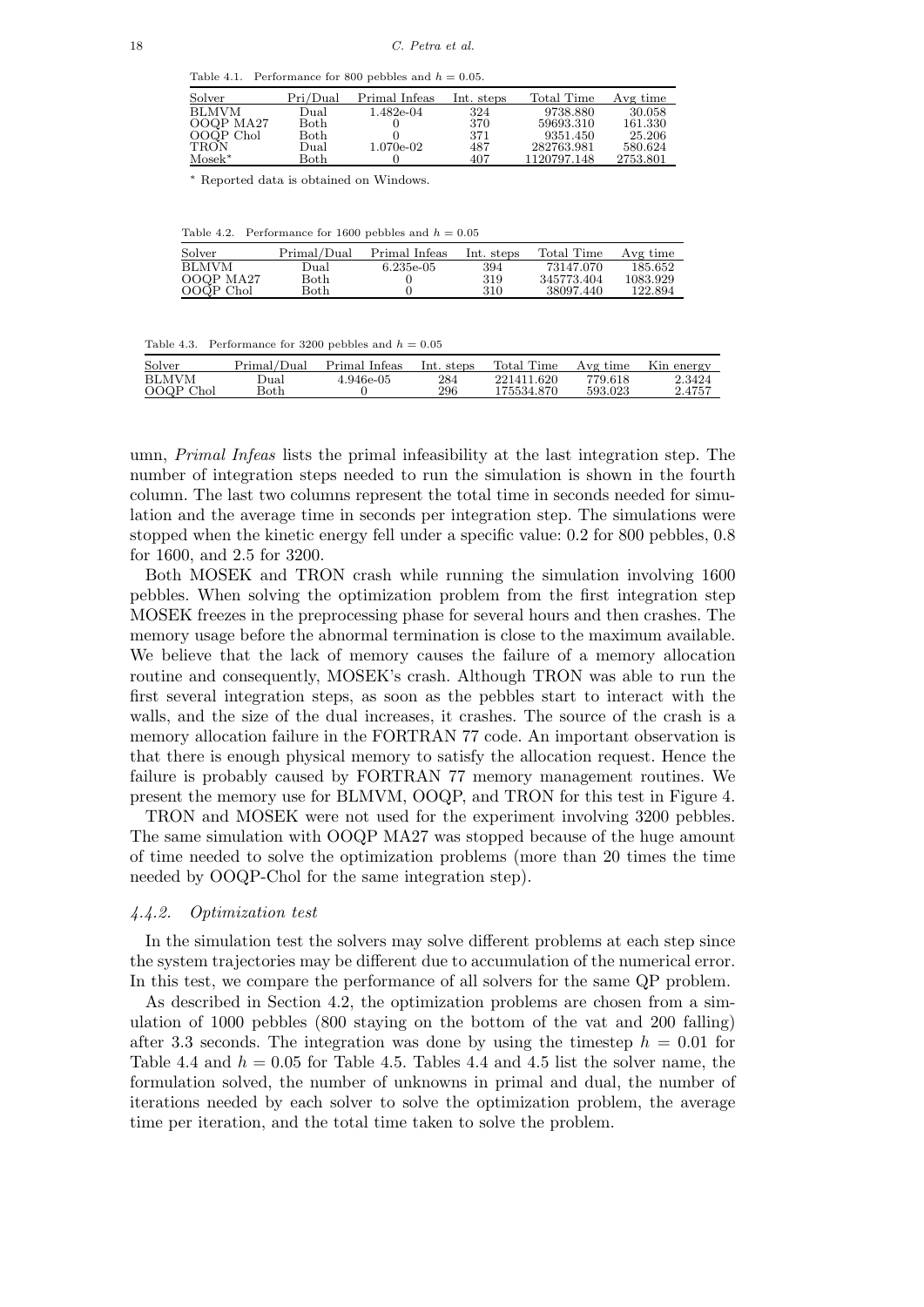

Figure 4. Memory performance.



Figure 5. Execution time dependence on number of constraints.

Table 4.4. Optimization problem from the simulation of 1000 pebbles with  $h = 0.01$ 

| Solver       | Primal/Dual | Primal Size | Dual Size | No. Iter | Average Time | Total Time |
|--------------|-------------|-------------|-----------|----------|--------------|------------|
| <b>BLMVM</b> | Dual        | 6000        | 62826     | 2501     | 0.127        | 318.016    |
| OOQP Ma27    | Primal/Dual | 6000        | 62826     | 33       | 21.120       | 696.984    |
| OOQP Chol    | Prima/Dual  | 6000        | 62826     | 33       | 3.115        | 102.812    |
| $Mosek^*$    | Primal/Dual | 6000        | 62826     | 24       | 465.362      | 11168.688  |
| <b>TRON</b>  | Dual        | 6000        | 62826     |          |              | CRASH      |

<sup>∗</sup> Reported data is obtained on Windows.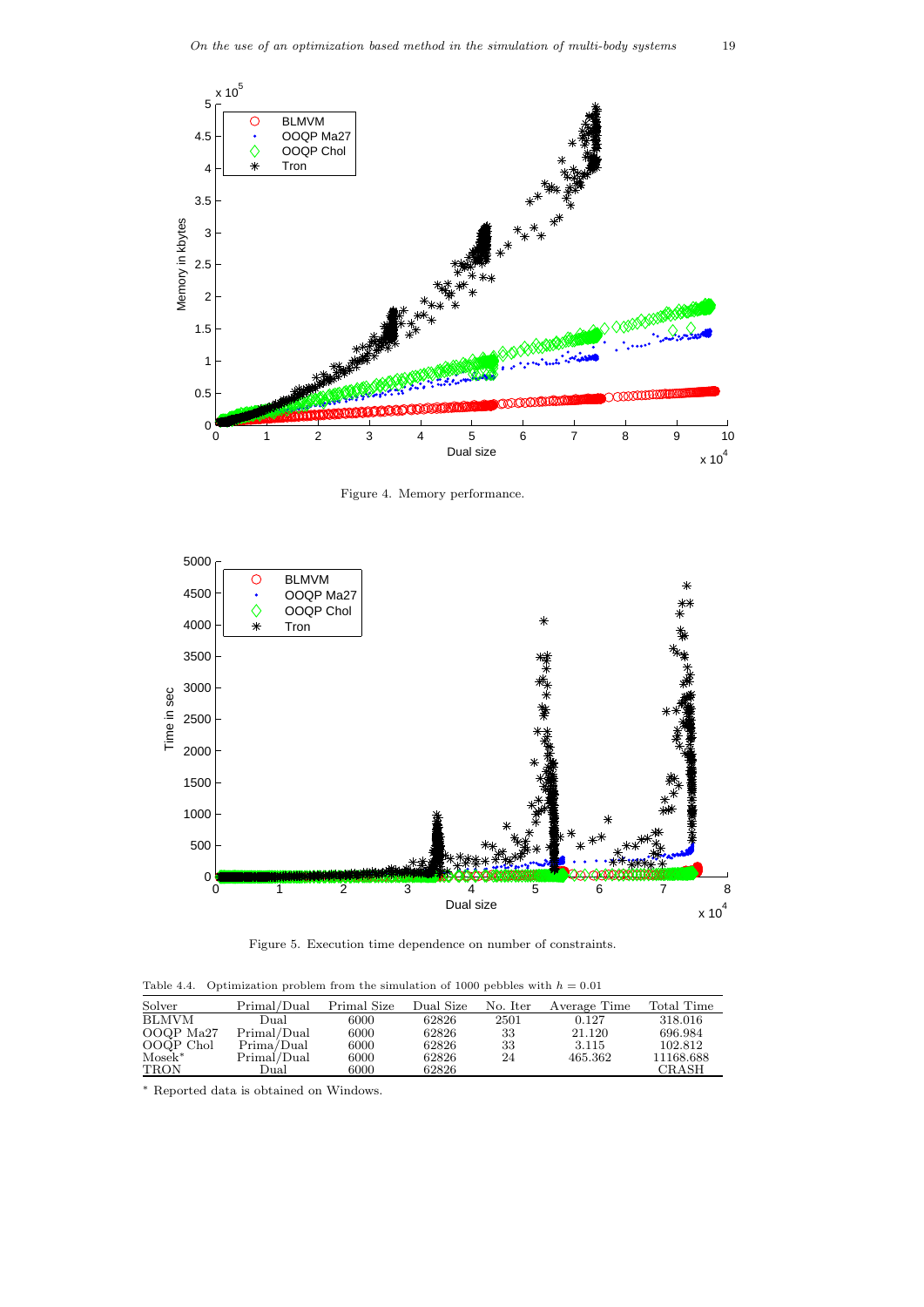

Figure 6. Execution time dependence on number of constraints.

Table 4.5. Optimization problem from the simulation of 1000 pebbles with  $h = 0.05$ 

| Solver       | Primal/Dual | Primal Size | Dual Size | No. Iter | Average Time | Total Time |
|--------------|-------------|-------------|-----------|----------|--------------|------------|
| <b>BLMVM</b> | Dual        | 6000        | 62760     | 1729     | 0.128        | 221.640    |
| OOQP Ma27    | Primal/Dual | 6000        | 62760     | 31       | 21.351       | 661.881    |
| OOQP Chol    | Prima/Dual  | 6000        | 62760     | 31       | 3.016        | 93.500     |
| $Mosek^*$    | Primal/Dual | 6000        | 62760     | 24       | 456.534      | 10956.832  |
| TRON         | Dual        | 6000        | 62760     |          |              | CRASH      |

<sup>∗</sup> Reported data is obtained on Windows.

# 4.5. Discussion of the Results

We conclude that the ranking from most to least performing of the five solvers is OOQP-Chol (our linear algebra interface and implementation), BLMVM, OOQP-MA27, TRON, and MOSEK. This conclusion is sustained for both the simulation test, by results in Tables 4.1, 4.2 and 4.3 and in Figures 5 and 6, and the optimization test, by results in Tables 4.4 and 4.5.

The tabulated results show that this ordering holds on average, whereas the figures show that these results hold even when accounting for the spread of performance criteria for the same dual size. In addition, we also see from Figure 4 that both interior-point algorithms need more memory only by a factor of between 2 and 3 compared to BLMVM, which, as a limited-memory method, is quite memoryuse conscious. From the memory results, it is also interesting to extrapolate what size of a problem will be held by a desktop. If the trends in Figure 4 hold, then a 4 GB architecture can hold a 150, 000-pebble configuration, whereas a 32 GB architecture can hold a 600, 000-pebble configuration.

We note that our OOQP-Chol implementation, using open source tools, is consistently a factor of 7 faster (and sometimes more than 20 times faster) compared to the OOQP-MA27 implementation. We also note that the time to solution performance of BLMVM and both OOQP implementation behaves fairly close to linear with the size of the problem. So both algorithms scale reasonably for this problem. In addition, our kinetic energy monitoring reveals that all solvers give comparable results.

Several caveats should accompany our conclusions. The first is that we do not re-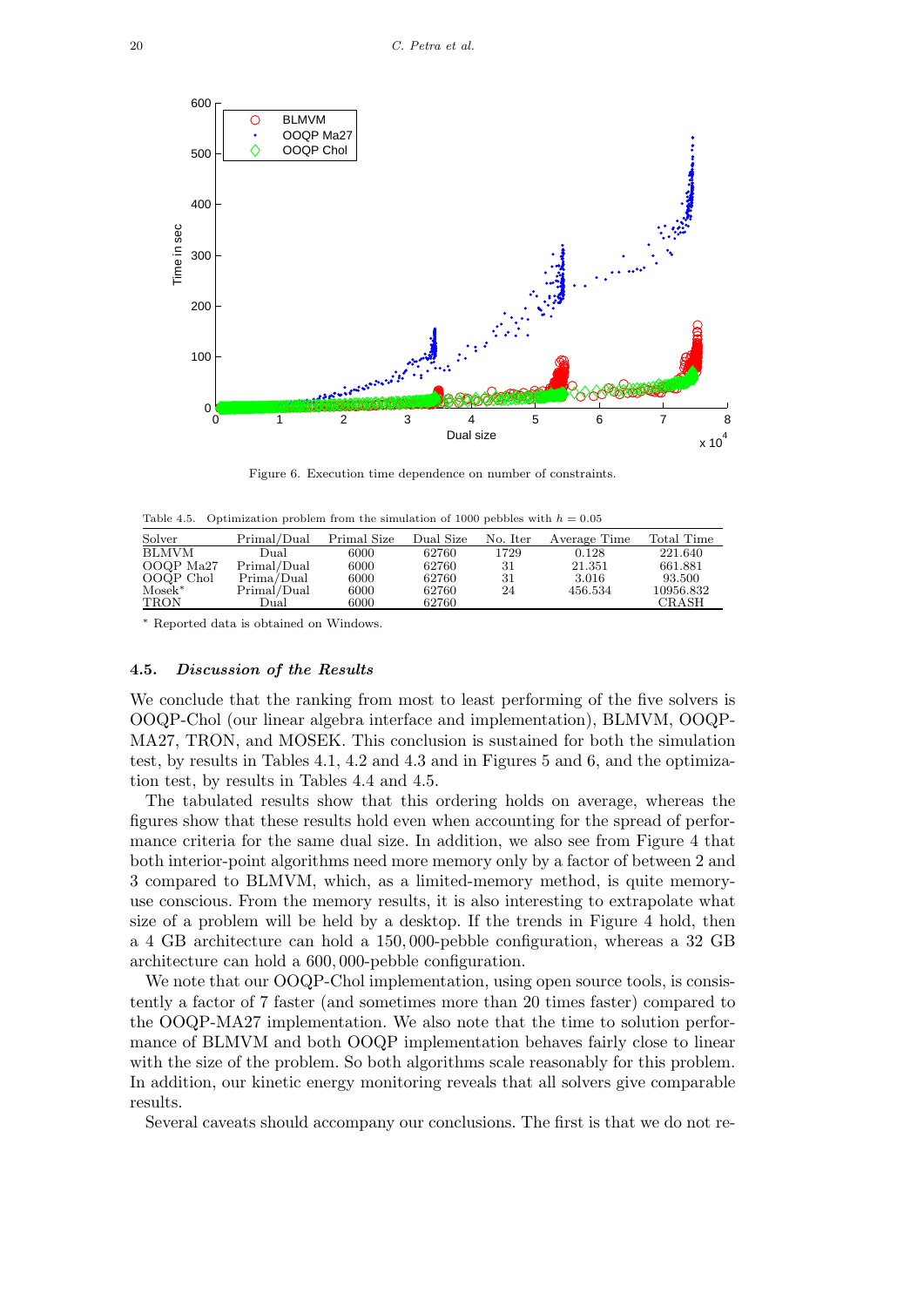#### REFERENCES 21

quire BLMVM to solve the problem to the same precision as for the interior-point solvers. Nonetheless, we believe that its results are useful, for reasons described in Subsection 4.1. The second is that, for license issues, we were not able to run MOSEK on the same architecture as the other solvers. Given our experience with the performance discount between Windows and Linux, we believe that the conclusions would not be change when running MOSEK on Linux, for reasons described in Section 4.4. We also note that the class of problems solved here, while of wide engineering interest, is limited insofar type of QPs encountered. For other QP types, it is conceivable that the performance ranking will change.

### 5. Conclusions and Future Work

We investigate the performance of four software packages for the resolution of quadratic programming problems with bound constraints that appear in the resolution of rigid multibody dynamics with contact and friction. These packages are TRON [38], BLMVM [14], MOSEK [1], and OOQP [29]. OOQP is investigated both with the default MA27 linear algebra and with our new implementation using Cholesky factorizations by means of the CHOLMOD package. We call the first instance OOQP-MA27 and the second OOQP-Chol.

We conclude that, for such problems, our OOQP-Chol implementation is the fastest of all the packages tested. It consistently uses only about three times more memory than BLMVM, while achieving far higher precision levels. Its behavior with the size of the problem is predictable, as can be seen from Figures 4, 5, and 6.

An important further research question is whether this performance holds for a parallel implementation. We note that a multithreaded version of CHOLMOD exists (see http://www.cise.ufl.edu/research/sparse/cholmod/) but does not currently exhibit good performance because of BLAS issues; these are expected to be fixed in the near future. The good parallel speedup of BLMVM, the closest competitor in terms of execution speed, is well documented [14].

Another important direction is to work directly with the disk constraint on the tangential force. This results in conic constraints on the contact force, which, in turn, leads to a quadratic program with conic constraints. We have recently shown that this formulation leads to a conic complementarity problem [11, 52]. We can solve this problem using a splitting scheme, of the Gauss-Seidel or Jacobi type [11]. At the moment, however, the set of codes available to us that support conic constraints includes only MOSEK, so we are not yet in the position to profile such codes for rigid multibody applications.

# Acknowledgments

Mihai Anitescu was supported by Contract No. DE-AC02-06CH11357 of the U.S. Department of Energy. The work of Florian Potra and Cosmin Petra was supported in part by the National Science Foundation under Grant CSE-0728878.

### References

<sup>[1]</sup> E. ANDERSEN AND Y. YE, On a homogeneous algorithm for the monotone complementarity problem, Mathematical Programming, 84 (1999), pp. 375–399.

<sup>[2]</sup> M. Anitescu, A fixed time-step approach for multibody dynamics with contact and friction, Intelligent Robots and Systems, 2003.(IROS 2003). Proceedings. 2003 IEEE/RSJ International Conference on, 4 (2003).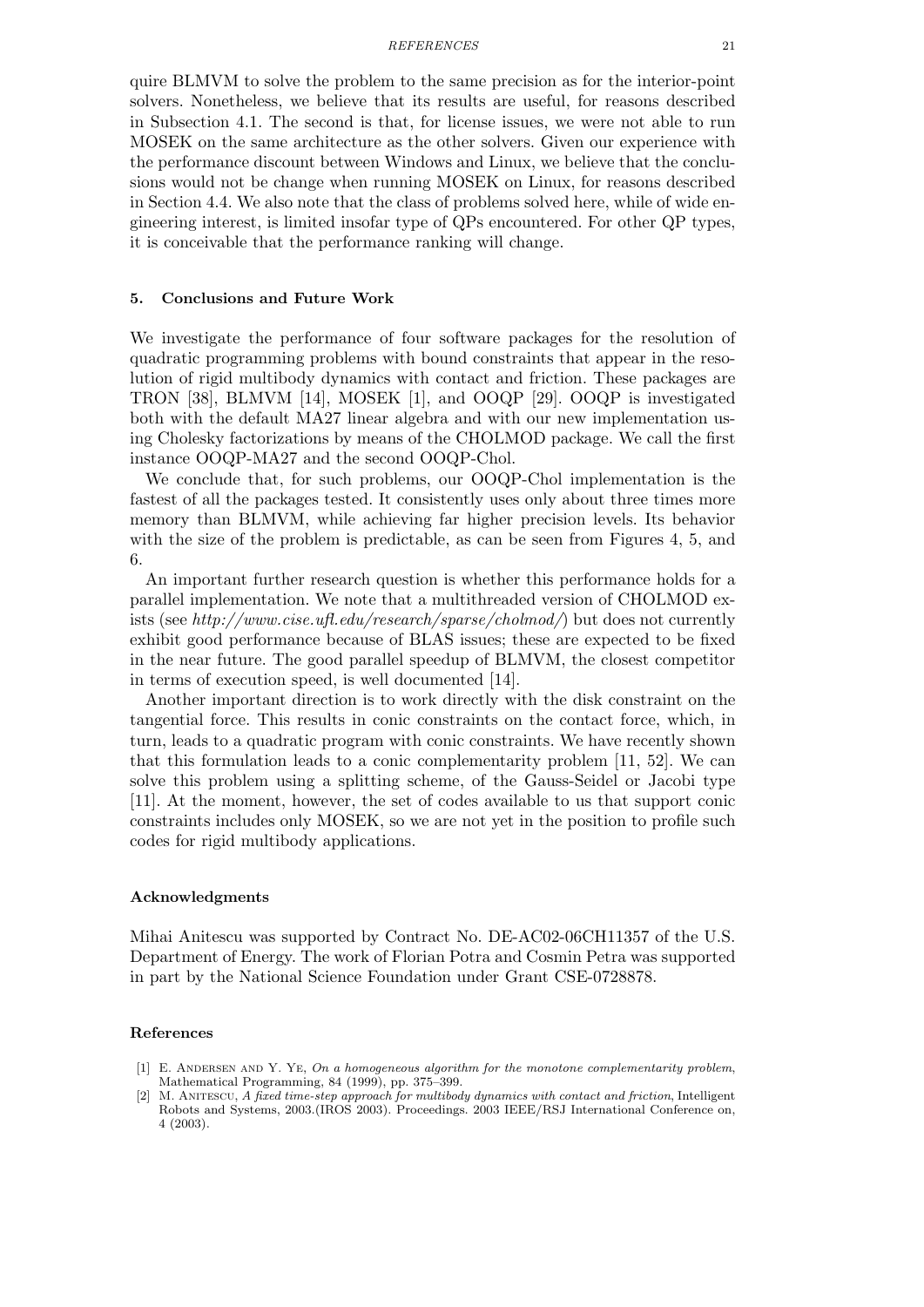#### 22 REFERENCES

- [3] M. ANITESCU, *Optimization-based simulation of nonsmooth dynamics*, Mathematical Programming, 105 (2006), pp. 113–143.
- M. ANITESCU, J. CREMER, AND F. POTRA, On the existence of solutions to complementarity formulations of contact problems with friction, Complementarity and Variational Problems: State of the Art, (1997).
- [5] M. Anitescu, J. F. Cremer, and F. A. Potra, Formulating 3D contact dynamics problems, Mechanics of Structures and Machines, 24(4) (1996), pp. 405–437.
- [6] M. ANITESCU AND G. HART, A constraint-stabilized time-stepping approach for rigid multibody dynamics with joints, contact and friction., Int. J. Numer. Methods Eng., 60 (2004), pp. 2335–2371.
- [7] M. ANITESCU AND G. D. HART, Solving nonconvex problems of multibody dynamics with joints, contact and small friction by sequential convex relaxation, Mechanics Based Design of Machines and Structures, 31(3) (2003), pp. 335–356.
- $\mathcal{A}$ , A fixed-point iteration approach for multibody dynamics with contact and small friction, Mathematical Programming, 101 (2004), pp. 3–32.
- [9] M. Anitescu and F. A. Potra, Formulating dynamic multi-rigid-body contact problems with friction as solvable linear complementarity problems, Nonlinear Dynamics, 14 (1997), pp. 231–247.
- [10] M. ANITESCU, F. A. POTRA, AND D. STEWART, Time-stepping for three-dimensional rigid-body dynamics, Computer Methods in Applied Mechanics and Engineering, 177 (1999), pp. 183–197.
- [11] M. ANITESCU AND A. TASORA, An iterative approach for cone complementarity problems for nonsmooth dynamics, Preprint ANL/MCS-P1413-0507, Argonne National Laboratory, Argonne, Illinois, 2007.
- [12] D. Baraff, Issues in computing contact forces for non-penetrating rigid bodies, Algorithmica, 10 (1993), pp. 292–352.
- [13] G. BARTELS, T. UNGER, D. KADAU, D. E. WOLF, AND J. KERTSZ, The effect of contact torques on porosity of cohesive powders, Granular Matter, 7 (2005), pp. 139–143.
- [14] S. J. BENSON AND J. MORÉ, A limited-memory variable-metric algorithm for bound-constrained minimization, Tech. Rep. ANL/MCS-P909-0901, Mathematics and Computer Science Division, Argonne National Laboratory, 2001.
- [15] A. BOEING AND T. BRAUNL, Evaluation of real-time physics simulation systems, Proceedings of the 5th international conference on Computer Graphics and Interactive Techniques in Australia and Southeast Asia, (2007), pp. 281–288.
- [16] A. CHATTERJEE AND A. RUINA, A new algebraic rigid-body collision law based on impulse space considerations, ASME, Transactions, Journal of Applied Mechanics, 65 (1998), pp. 939–951.
- [17] T. A. DAVIS AND W. HAGER, Dynamic supernodes in sparse cholesky update/downdate and triangular solves, tech. rep., CISE Dept, Univ. of Florida, September 2006.
- [18] T. A. Davis and W. W. Hager, Modifying a sparse cholesky factorization, SIAM Journal on Matrix Analysis and Applications, 20 (1999), pp. 606–627.
- [19] T. A. Davis and W. W. Hager, Row modifications of a sparse cholesky factorization, SIAM Journal on Matrix Analysis and Applications, 26 (2005), pp. 621–639.
- [20] S. Dirkse and M. Ferris, The PATH solver: A non-monotone stabilization scheme for mixed complementarity problems, Optimization Methods and Software, 5 (1995), pp. 123–156.
- [21] B. R. DONALD AND D. K. PAI, On the motion of compliantly connected rigid bodies in contact: a system for analyzing designs for assembly, in Proceedings of the Conf. on Robotics and Automation, IEEE, 1990, pp. 1756–1762.
- [22] I. S. Duff, MA57—a code for the solution of sparse symmetric definite and indefinite systems, ACM Trans. Math. Softw., 30 (2004), pp. 118–144.
- [23] J. DUFF AND J. REID, The multifrontal solution of indefinite sparse symmetric linear equations, ACM transactions on mathematical software, 9 (1983), pp. 302–325.
- [24] K. Erleben, Stable, Robust, and Versatile Multibody Dynamics Animation, Ph.D. thesis, University of Copenhagen, Copenhagen, (2004).
- [25] F.CAMBORDE, C.MARIOTTI, AND F.V.DONZE, Numerical study of rock and concrete behaviour by discrete element modeling, Computers and Geotechnics, 27 (2000), pp. 225-247.
- [26] R. Featherstone, Robot Dynamics Algorithms, Kluwer Academic Publishers, Boston, 1987.
- [27] M. FERRIS AND T. MUNSON, Interfaces to PATH 3.0: Design, implementation and usage, Computational Optimization and Applications, 12 (1999), pp. 207–227.
- [28] J. Gauvin, A necessary and sufficient regularity condition to have bounded multipliers in nonconvex programming, Mathematical Programming, 12 (1977), pp. 136–138.
- [29] E. M. GERTZ AND S. J. WRIGHT, Object-oriented software for quadratic programming, ACM Transactions on Mathematical Software, 29 (2003), pp. 58–81.
- [30] H. D. GOUGAR, Advanced core design and fuel management for pebble-bed reactors, Ph.D in Nuclear Engineering, Department of Nuclear Engineering, Penn State University, 2004.
- [31] N. I. M. GOULD, J. A. SCOTT, AND Y. HU, A numerical evaluation of sparse direct solvers for the solution of large sparse symmetric linear systems of equations, ACM Trans. Math. Softw., 33 (2007), p. 10.
- [32] D. GOULDING, J.-P. HANSEN, AND S. MELCHIONNA, Size selectivity of narrow pores, Physical Review Letters, 85 (2000), pp. 1132–1135.
- [33] S. HASEGAWA AND M. SATO, Real-time rigid body simulation for haptic interactions based on contact volume of polygonal objects, Computer Graphics Forum, 23 (2004), pp. 529–538.
- [34] E. J. Haug, Computer-Aided Kinematics and Dynamics of Mechanical Systems, Prentice-Hall, Englewood Cliffs, New Jersey, 1989.
- [35] D. Helbing, I. Farkas, and T. Vicsek, Simulating dynamical features of escape panic, Nature, 407 (2000), pp. 487–490.
- [36] W. JORGENSEN, J. CHANDRASEKHAR, J. MADURA, R. IMPEY, AND M. KLEIN, Comparison of simple potential functions for simulating liquid water, Journal of Chemical Physics, 79 (1983), pp. 926-935.
- [37] D. KADAU, G. BARTELS, L. BRENDEL, AND D. WOLF, Pore stabilization in cohesive granular systems,